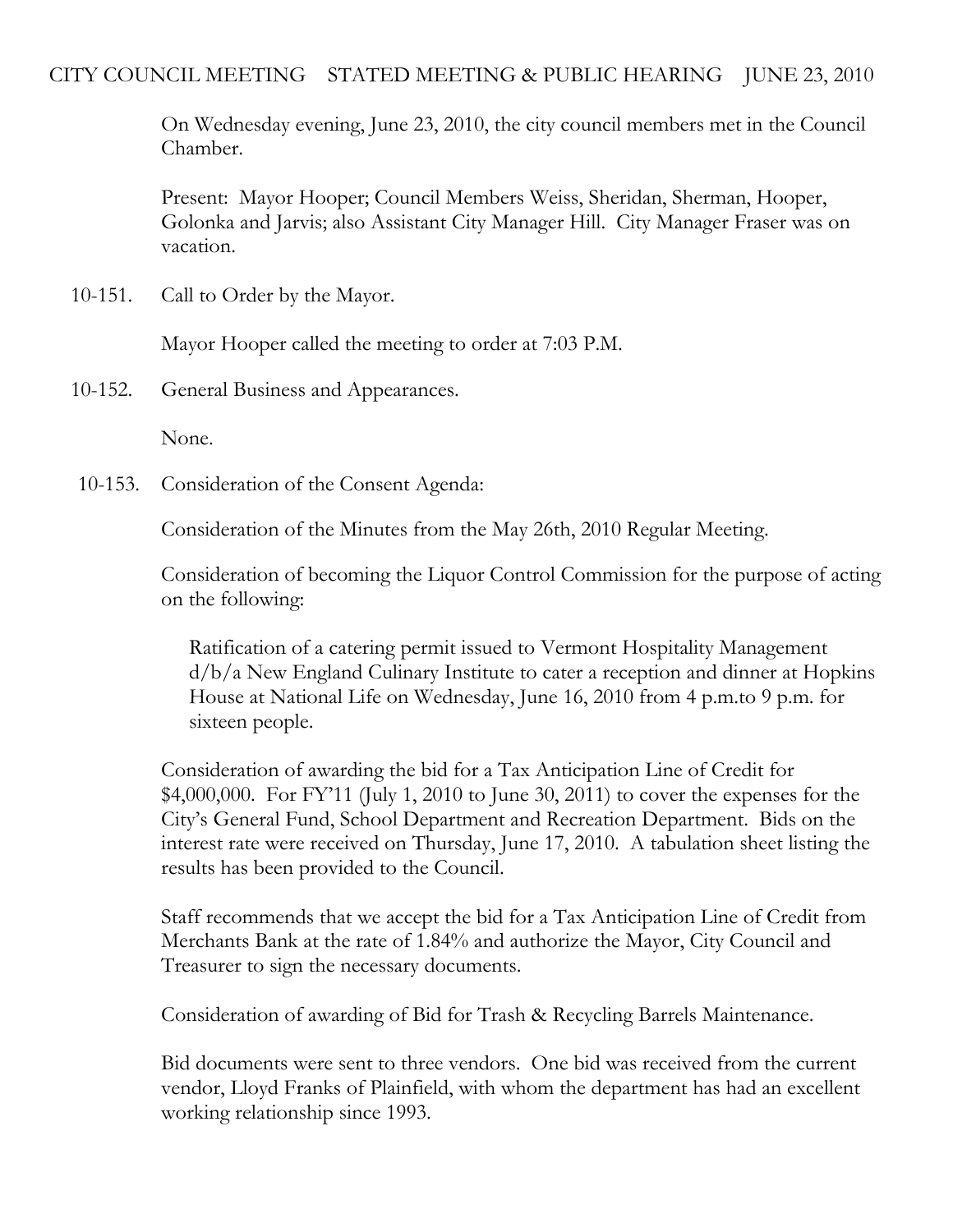Staff recommends awarding the trash and recycling barrels maintenance contract award to Lloyd Franks for \$10,813.40 with the condition that all material collected be disposed of at the Public Works Garage, and to authorize the City Manager to sign all contracts and other documents.

Consideration of awarding of bid for Maintenance of the Public Works Building.

Four bids were received; council has been provided with tabulation sheet. Low bid was submitted by A+ Touch Custodial, our current vendor.

Staff recommends awarding the bid to A+ Touch Custodial of Northfields Falls, Vermont, for maintenance of the Public Works Building at 783 Dog river Road, in the amount of \$5,700 and to authorize the City Manager to sign all contracts and other documents.

Awarding of Bid for Police Cruiser to Cody Chevrolet for \$20,753.

This amount is less than proposed in the 2011 Fiscal Year Budget.

Approval of contract for Services with Time Banks USA (TBUSA) for the Community Innovations for Aging in Place (CIAIP) REACH Project.

Approval of contract for Services with Kathleen A. Maloy, JD, PhD, Principal Strategic Consulting for Equity in Health for the Community Innovations for Aging in Place (CIAIP) REACH.

Approval of payroll and bills.

General Fund Warrant dated June 16, 2010, in the amount of \$640,305.90. General Fund Warrant dated June 17, 2010, in the amount of \$2,039,120.69. Payroll Warrant dated June 24, 2010, in the amount of \$27,851.71 and \$109,970.47.

Upon request by council members the tax anticipation line of credit, bid for trash & recycling barrel maintenance, contract of services with Time Banks USA and services with Kathleen A. Maloy were removed from the consent agenda to be considered separately.

Motion was made and seconded by Council Members Sheridan and Sherman, to approve the remainder of the consent agenda. The vote was 6-0, motion carried unanimously.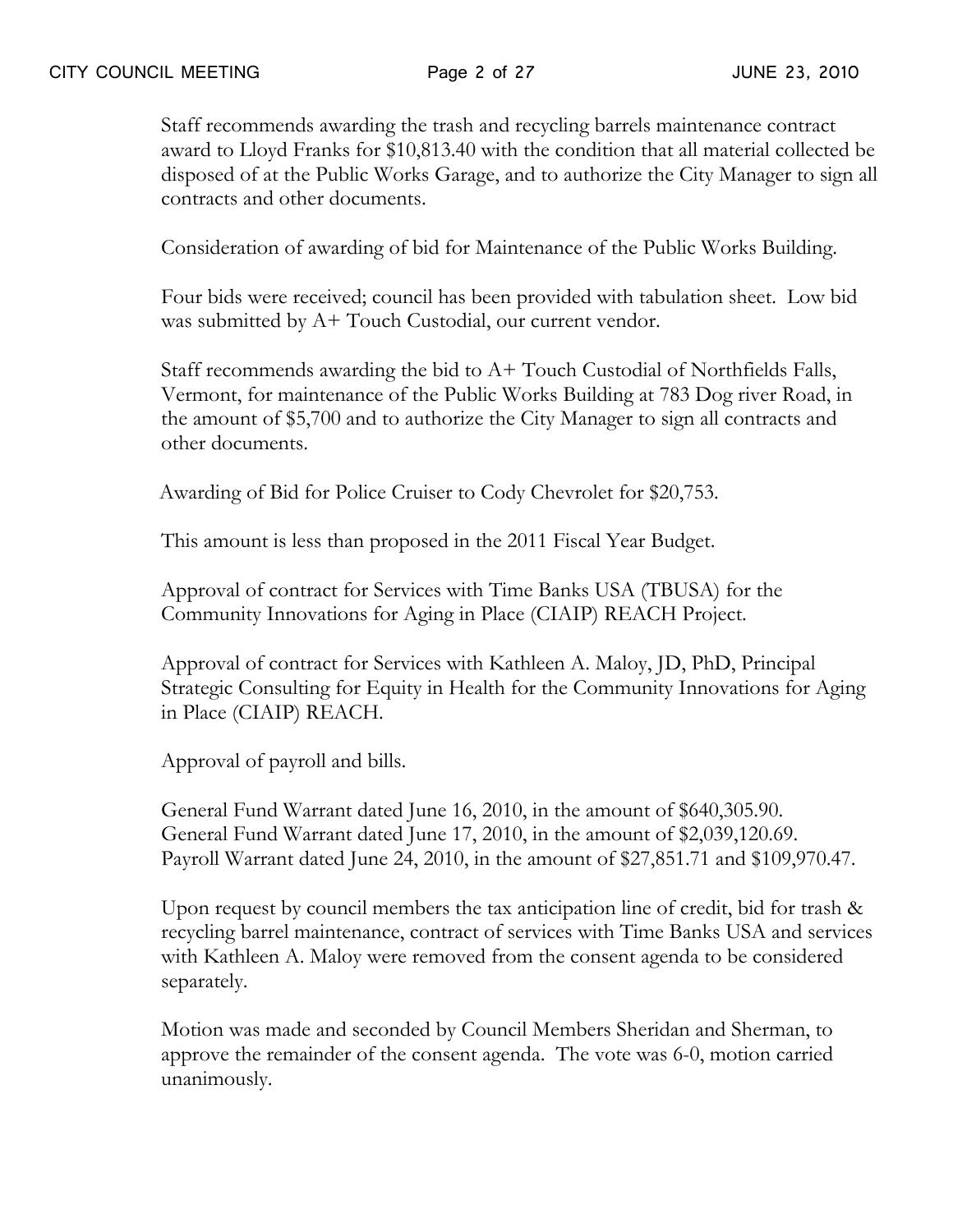10-153(a) Consideration of awarding the bid for a Tax Anticipation Line of Credit for \$4,000,000. For FY'11 (July 1, 2010 to June 30, 2011) to cover the expenses for the City's General Fund, School Department and Recreation Department. Bids on the interest rate were received on Thursday, June 17, 2010. A tabulation sheet listing the results has been provided to the Council.

> Staff recommends that we accept the bid for a Tax Anticipation Line of Credit from Merchants Bank at the rate of 1.84% and authorize the Mayor, City Council and Treasurer to sign the necessary documents.

> Council Member Golonka thanked Finance Director Gallup for the information she had provided to him. He wasn't against this, but was concerned that we were doubling the request from last year. He spoke about the interest expense for this past year and that this type of expense takes away from our budget. He was wondering if there was a way of delaying payments and asked if staff had looked at that.

> Finance Director Gallup said City Treasurer Hoyt deals with the cash flow on a daily basis and comes up with the amount that the city needs to borrow. She went on to say that the last time the city went through a reappraisal and tax bills were sent out late we borrowed between \$3 and \$3.5 million dollars. This request reflects that the tax bills will be going out late and the Montpelier School Systems tends to draw down heavily before the first tax installments are received. We normally don't pay the outside agencies until the first installment comes in. She would need to look at that process.

Council Member Golonka said this was a prime example of why we need to build up our reserve funds.

Finance Director Gallup clarified that it was not just the general fund, but all the funds including the water and sewer fund. We did have interest income of approximately \$15,000 this year.

City Treasurer Hoyt explained that she had gone with the line of credit instead of a tax anticipation note because with a note you have to take the full amount up front and you might be able to pay it off a month or two in advance, but you do have that interest expense for that ten month time period. Right now for investment purposes the rates are not that good. With a line of credit the plan is to only take what we need until the tax revenues start coming in hopefully in late September. This tax anticipation note also covers the recreation and school departments. During the first two months last year the school department alone requested over \$2.5 million dollars.

Mayor Hooper suggested working with the school.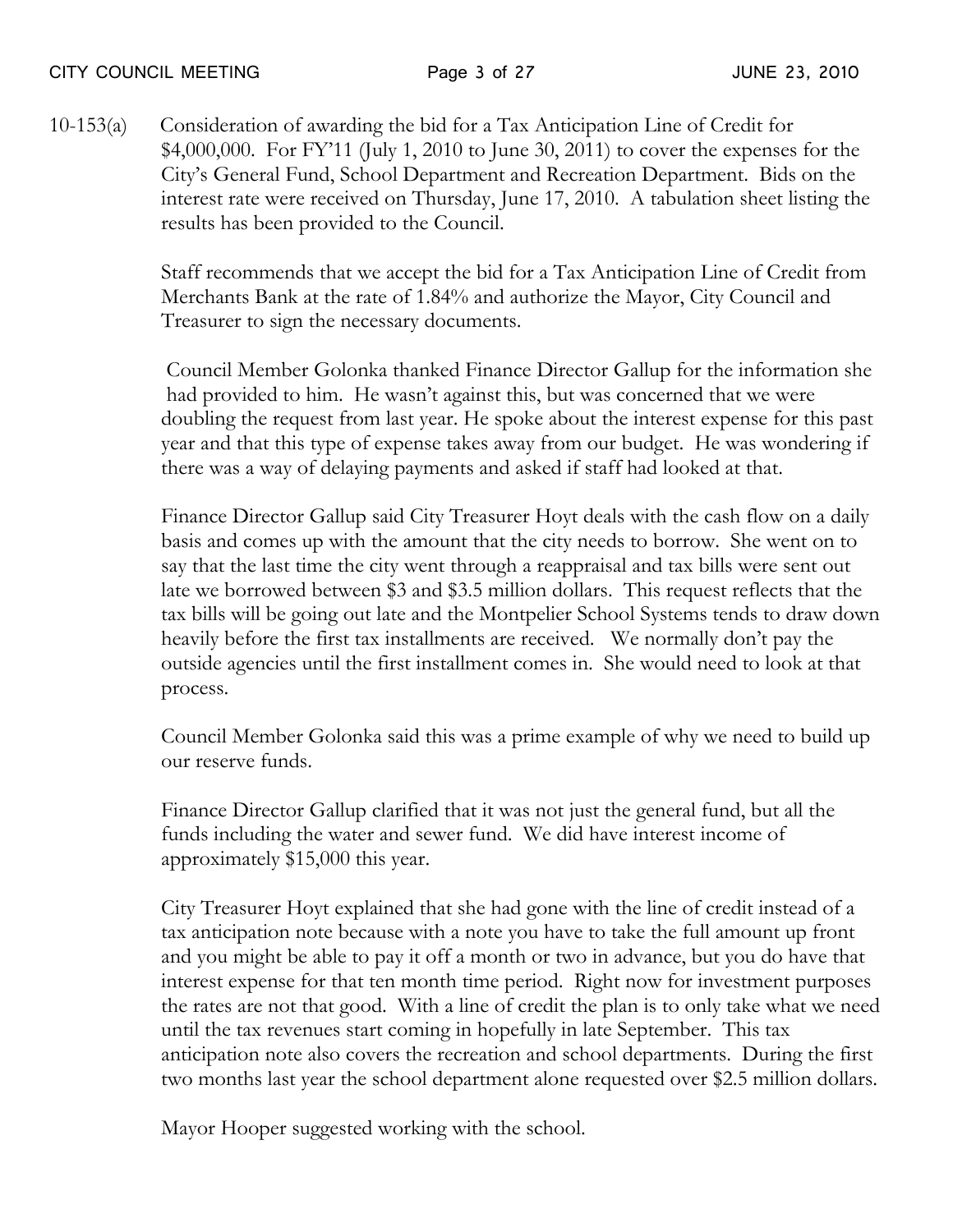City Treasurer Hoyt said City Manager Fraser has sent an e-mail to the Superintendent and School Business Manager explaining the situation and asked for their assistance. A cash flow from the school had also been requested, but had not been received at this time.

Mayor Hooper suggested that if they were going any further with this perhaps we need to have an agenda item, because the Mayor and other Council Members had not received the information that Council Member Golonka has received so they were at a disadvantage.

Council Member Golonka said he was concerned and felt it needed to be discussed.

Assistant City Manager Hill said City Treasurer Hoyt plans to only drawdown on the line of credit as needed. Finance Director Gallup will be looking at ways to delay payments as needed.

Mayor Hooper suggested setting up a meeting to discuss this at a later date and included school representatives as well.

Motion was made by Council Member Hooper, seconded by Council Member Jarvis to award the bid for a Tax Anticipation Line of Credit for \$4,000,000 for FY11 to Merchants Bank at the rate of 1.84% and authorize the Mayor, City Council and Treasurer to sign the necessary documents. The vote was 6-0, motion carried unanimously.

10-153(b) Consideration of awarding of Bid for Trash & Recycling Barrels Maintenance.

Bid documents were sent to three vendors. One bid was received from the current vendor, Lloyd Franks of Plainfield, with whom the department has had an excellent working relationship since 1993.

Staff recommends awarding the trash and recycling barrels maintenance contract award to Lloyd Franks for \$10,813.40 with the condition that all material collected be disposed of at the Public Works Garage, and to authorize the City Manager to sign all contracts and other documents.

Council Member Weiss said on the agenda item it listed a price of \$10,813.40 and on the tabulation sheet it shows a figure of \$34,307.

Assistant City Manager Hill explained that the \$34,307 figure was if he disposed the trash at the landfill. The accepted bid was with disposal at the city garage.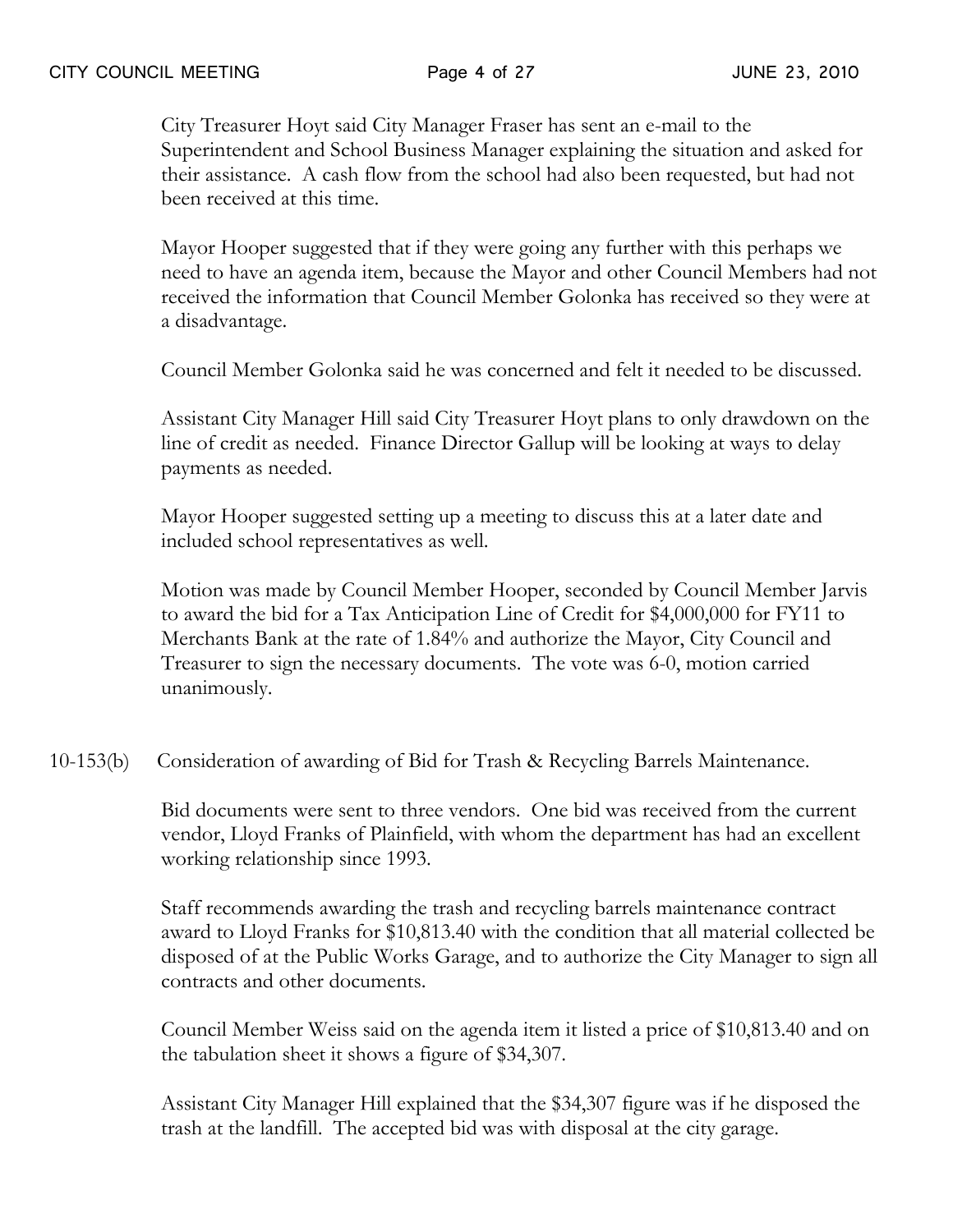Motion was made by Council Member Weiss, seconded by Council Member Sherman to award the trash and recycling barrels maintenance contract to Lloyd Franks in the amount of \$10,813.40. The vote was 6-0, motion carried unanimously.

10-153© Approval of contract for Services with Time Banks USA (TBUSA) for the Community Innovations for Aging in Place (CIAIP) REACH Project.

> Approval of contract for Services with Kathleen A. Maloy, JD, PhD, Principal Strategic Consulting for Equity in Health for the Community Innovations for Aging in Place (CIAIP) REACH.

> Council Member Weiss said he didn't understand this because we are approving this tonight and if you look at the payment schedule one started in April, 2010 and the other is November, 2009.

Planning & Development Director Hallsmith explained that these contract are part of the REACH Program. The reason that they were not approved sooner was due to her medical leave over the winter. The grant projects had to continue so they were working on an as needed basis without a contract.

Council Member Weiss asked if this was federal money?

Planning and Development Director Hallsmith replied yes.

Council Member Weiss said aren't there federal regulation on paying someone retroactively.

Planning and Development Director Hallsmith replied these contractors were submitted as part of the grant. The contract is more a city formality.

Motion was made by Council Member Weiss, seconded by Council Member Hooper to approve the contract for services with Time Bank USA and Kathleen A. Maloy, JD, PhD.

Council Member Jarvis inquired if entering into these contracts would prevent the city from outsourcing these programs in the future. The response was no.

Mayor Hooper called for a vote on the motion. The vote was 6-0, motion carried unanimously.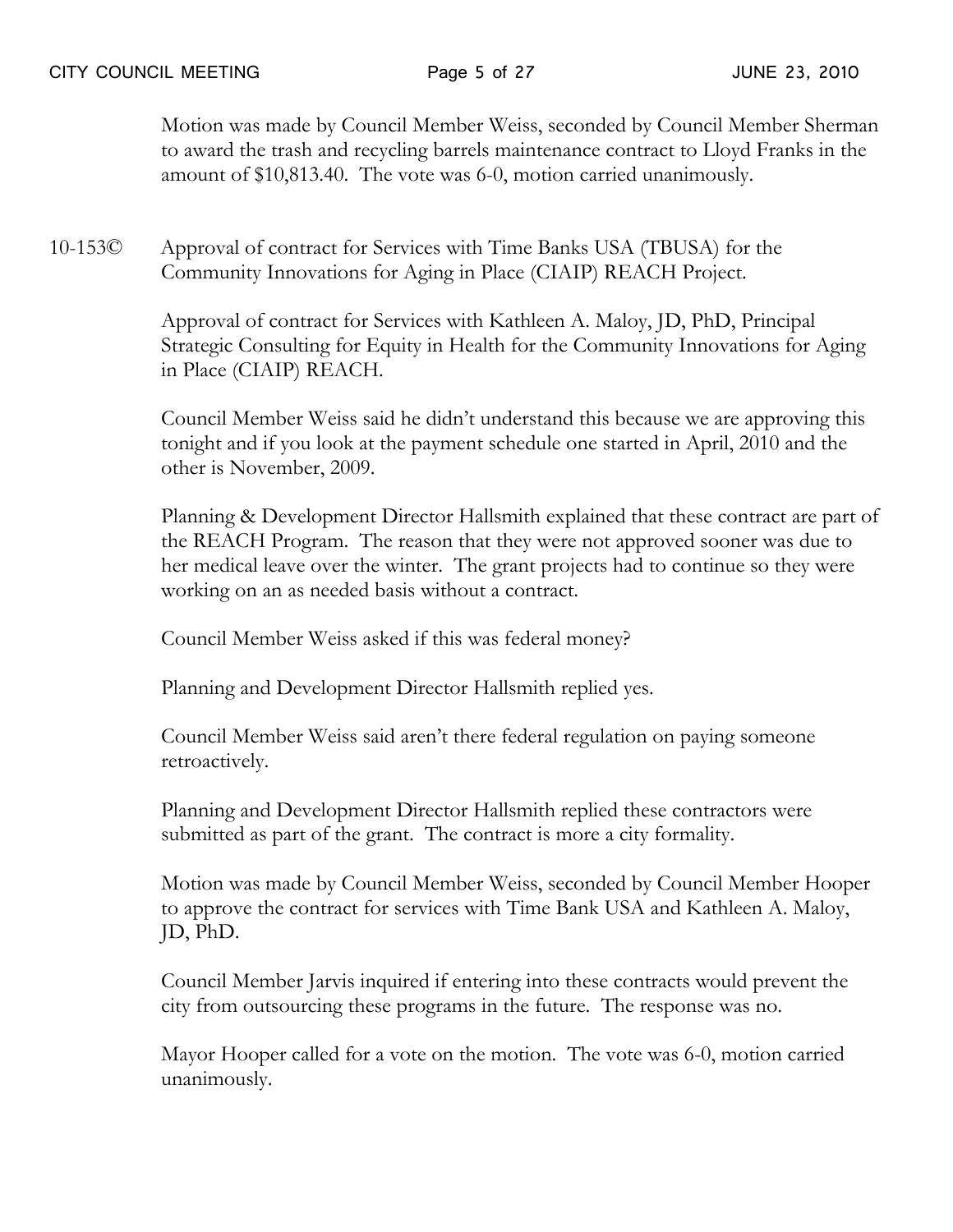Mayor Hooper returned to General Business and Appearances as Calvin Smith had arrived and would like to address the council.

10-152. General Business and Appearances.

Calvin Smith, River Station Condominium Owners Association, Vice President told the council that he appreciated there service to the community.

He submitted a letter from the association supporting the completion of Turntable Park. They felt it was an important part of the city's long term plan. A copy of the letter will be attached to the minutes.

Mayor Hooper reminded the council that they needed to do an add on item for the nomination to the Vermont Municipal Employees Retirement System.

Council members referred to a memorandum from Todd Law, Public Works Director regarding the SCADA issue and asked if this needed to be added to the agenda.

Assistant City Manager Hill said she didn't think that it needed to be acted upon tonight. She went on to say that they could add it if they felt comfortable doing so.

10-154. Second Reading of Proposed Ordinances Concerning Berlin Pond.

City Attorney Paul Giuliani has recommended two ordinance amendments relating to use of Berlin Pond. The amendments were discussed at the June 9, 2010 meeting. The City council voted unanimously to proceed with the second public hearing process for adoption.

Staff has provided Council with a revised draft by Attorney Paul Guiliani, dated 06- 10-10.

Mayor Hooper opened the public hearing at 7:24 P.M., no one came forward to comment and the public hearing was closed.

Council Member Jarvis questioned if they needed to convene as the Board of Health and had it been properly noticed. She was going to research state statute.

Mayor Hooper said a revision to the ordinance had been provided to council members by email. She referred to Sec. 7-605 adding "and as generally defined in the plan as a 200' zone around the pond and its tributaries" and at the end of that section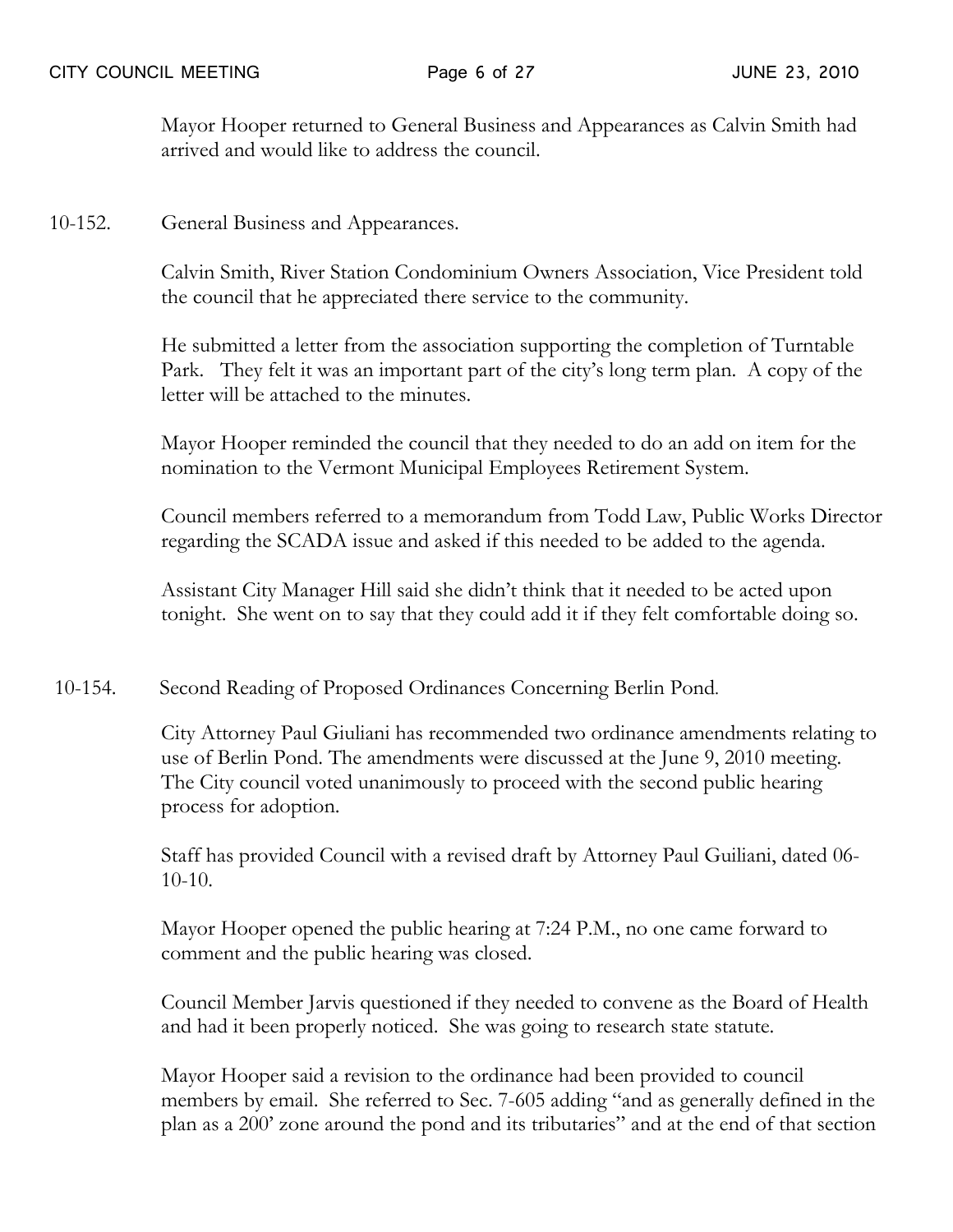"or scientific investigation. The City Manager shall approve any access".

Council Members accept the additional wording.

Council Member Golonka questioned the definition of human activity.

Mayor Hooper indicated that the definition was in the source protection plan. A discussion followed.

Mayor Hooper asked Council Members if they needed more time to sit with the plan to understand what it is they are doing. She would note that the plan has been their working document for how we do things around the pond since 1997.

Council Member Golonka said he is concerned over one section. The rest seems reasonable to him.

Mayor Hooper said somewhere in there is explicit language about existing activities are allowed unless they are found to be creating a health hazard.

Council Member Sheridan moved the second reading with the added language as proposed. Council Member Jarvis seconded the motion.

Mayor Hooper said maybe they need to go back and convene as a Board of Health even though it has not been noticed and make the finding. Alternatively, they could adopt the ordinance. They could warn their meeting as the Board of Health for the next meeting and make the finding. A third way would be to table it, warn as the Board of Health and do both at the same time.

Assistant Manager Bev Hill said the next Council meeting is July  $14^{\text{m}}$ .

Motion was made by Council Member Jarvis, seconded by Council Member Sherman to table this agenda item. The vote was 6-0, motion carried unanimously.

10-155. City Council requested that time be allotted for a general discussion of our policies regarding penalties and interest for late payment of taxes, water and sewer.

> Staff has provided council with a copy of the ordinance, Chapter 16, Article I. General Taxation, Sec. 16-1 through 16-8. Staff has also provided a memo of various ways that other communities handle this, as well as the revenue implications.

Recommendation: Discussion, direction to staff.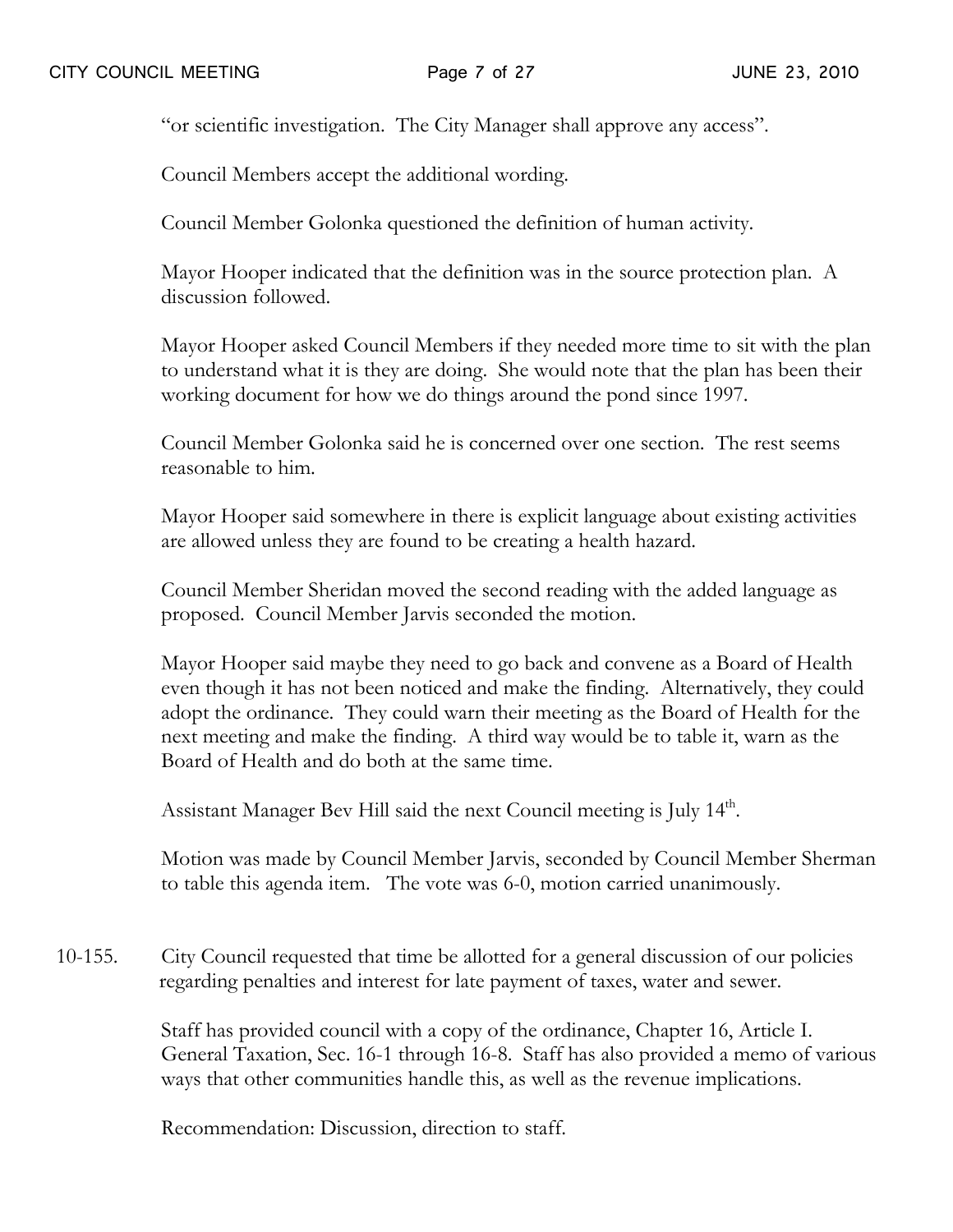Mayor Hooper said in their packets was a memo from Bev Hill. She had spoken with Steve Jeffrey this afternoon and forwarded to Council Members some of the things he sent her. She and the City Clerk received a letter from an individual who had requested relief from the Board of Abatement and he was reiterating his concerns about the city's procedure and his frustration.

Assistant City Manager Hill said she tried to give the Council a range from charging no penalties at all to a neighboring community who actually charges less for the first 30 days but thereafter charges more. She also wanted to tell them how state statute works when you don't have a charter that specifies the process. In the state statute no penalty can be charged until the final payment. Her concern there is if you don't have your money in August and you don't get a penalty because your finances got turned around, but somebody else had the money in August but maybe they had a glitch in their finances and they are going to get a penalty. She would hope they would not adopt that type of a route. Whether or not they want to charge less in the first 30 days is something for their consideration. There are those who know they are going to be late and don't challenge it. Others like the business that requested an abatement because they were one day late is something that angers people. She personally doesn't have the ability to waive the penalty. She was directed when she was hired not to waive penalty fees but she does have the ability to waive interest.

The only time she has waived the penalty is in a situations where there have been confusions. Three years ago when they changed the due date on the first installment they made an administrative decision that we would be lenient because people were confused, and they anticipate some of that this time. They aren't only changing the due date to a different month but the day of the month.

She reviewed the revenue piece with the Council. On average there are about 200 accounts that go delinquent each quarter and probably 50 of those are a dollar short and a day late type situations. She would recommend against doing a grace period because they tried that years ago and you simply face the same question 30 or even 10 days later.

Council Member Golonka explained that the case before the Board of Civil Authority was the issue of a person who has paid taxes every time on time regularly for years and never had a problem and suddenly they missed a payment by a day. If we make in the policy that people who potentially have one shot. You automatically extend them a late fee if they are late, but if they never had an issue and this is the first time on their property she would have the ability if they do pay within a day or two to waive the penalty. Would she like that flexibility? He doesn't want to make Bev judge and jury.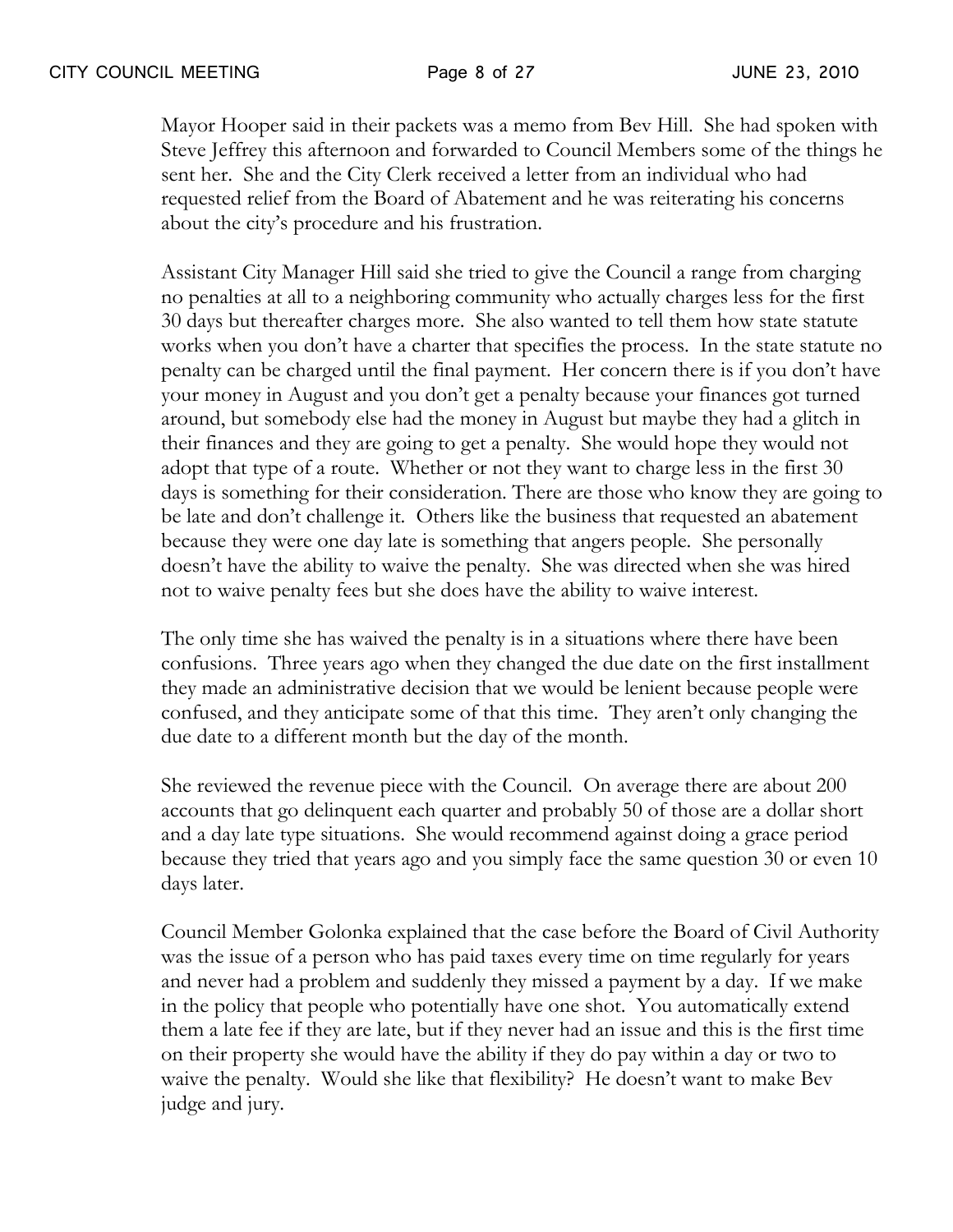Assistant City Manager Hill said the city's existing software lets her go back 10 years or more. If you said you have not been delinquent within the last five or ten years that is a guideline for her and then she is not being judge and jury. She is following a policy that the Council has established.

Council Member Golonka said he doesn't want to extend it more than a certain number of days. He doesn't want to have a grace period. It just sets the bar 30 days later and you have the same issue. If she had the flexibility if somebody appeals the fine and she had the ability to look back at certain parameters would she be interested in something like that?

Mayor Hooper said she wanted to offer a little more factual information of what she gathered from Steve Jeffrey from the League of Cities and Towns. They annually survey their communities on a full range of things. Of the 203 towns that responded most recently, which was in 2008, 198 of them have the 8 percent penalty which is what Montpelier has. State law provides for that to be reduced and 5 towns have reduced it. They are concerned that delinquencies might be a real problem if they took it down to 0 percent. Then, there are a dozen or so towns that have charters that allow them to do things differently. Barre City and Town, South Burlington and Colchester follow exactly the same process we do with the same 8 percent.

Assistant City Manager Hill said she understood that Barre Town was 5% for the first thirty days and after thirty days an additional 8% thereafter.

Mayor Hooper said Newport, St. Albans, Vergennes and Bennington follow the state law. Because they don't have charters they are required to follow the state law. He said Burlington was hard to figure out. Rutland has a 5 percent delinquent rate. If it is not paid for a year they add another 5 percent, and then there was something about 3 percent. The first question is do we want to change. If they do, what do they want to consider? She would suggest that what Tom is suggesting they would want some legal advice. Would they have to change the charter?

Council Member Golonka said he wasn't saying to change anything but to give Bev a little flexibility with strict parameters.

Mayor Hooper said the charter says you do it this way. We don't get to say we don't mean that so they would have to change the charter. It is quite explicit. They heard from a residential property owner four or five years ago the same story that they have been here forever.

Assistant City Manager Hill said only the Board of Abatement can waive fees.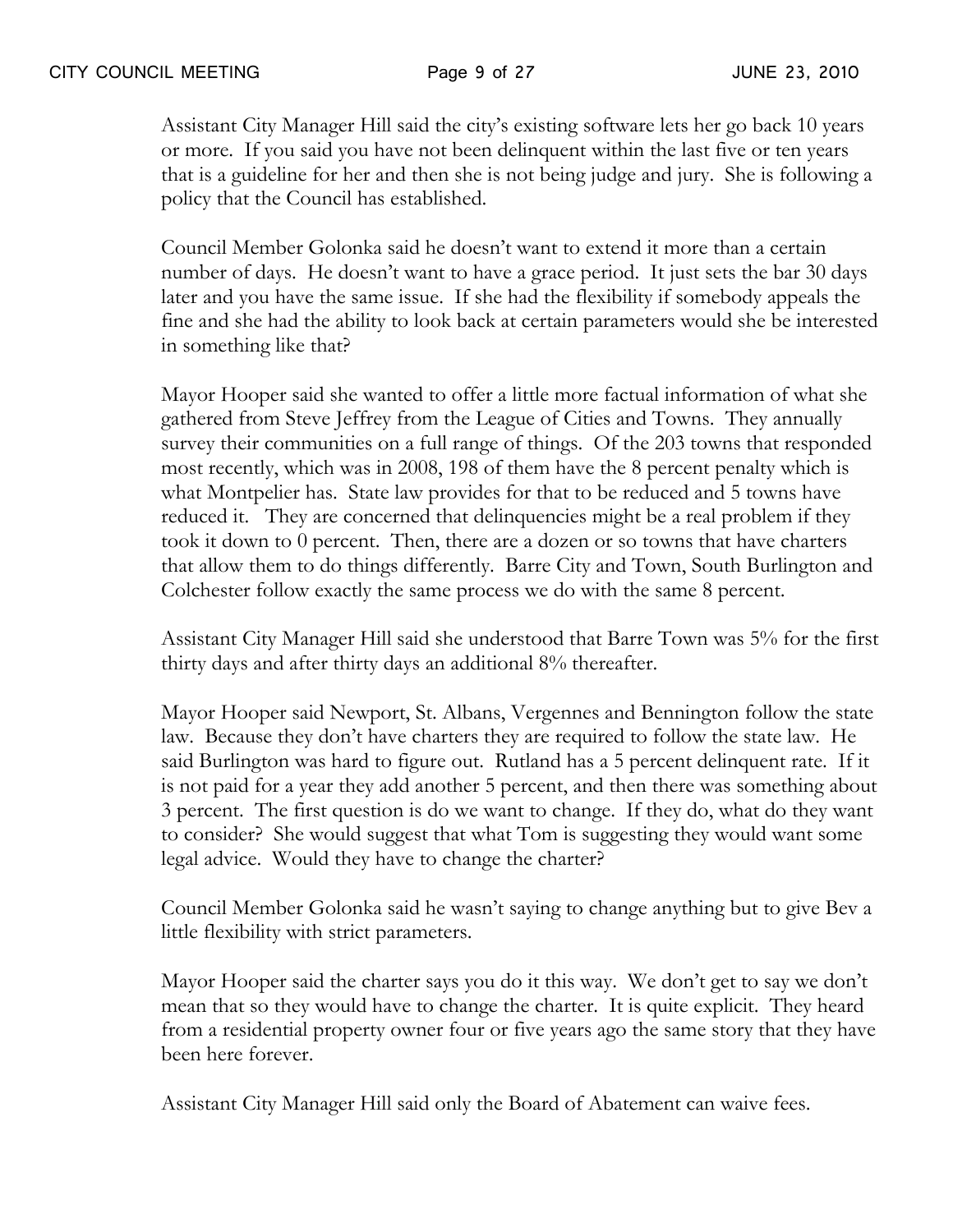Council Member Golonka said they said at the Board of Abatement they couldn't waive fees.

Mayor Hooper said the Board of Abatement can only follow the statute which says you can only be abated for those seven reasons listed in the statute. Unfortunately, he wasn't looking at what the statute was saying. He was just saying we were unfair.

Council Member Sherman said she wonders if there is a way to be preventive and advertise the due date more vigorously so that people don't forget.

Council Member Jarvis said they could put a sign board out in front of City Hall stating there is a meeting tonight and taxes are due on such and such a date.

Mayor Hooper said that in fact is what a lot of towns do.

Assistant City Manager Hill said it is in the newspaper and on the radio. There are people who say to us they wish we would send them a bill every quarter but that becomes expense.

Council Member Weiss said Gwen is going to be discussing with the Council this evening about possible charter changes relating to biomass. He would not like to see in November any more charter changes except those which are specifically relevant to that issue which has to do with biomass and other charter changes could wait until March.

Council Member Golonka said he doesn't think they need to change the charter for this. It says in the charter under delinquent taxes penalties and interest as provided by ordinance and by law shall be added to each delinquent tax. It doesn't say you can't have an ordinance that specifies different changes.

Mayor Hooper said they would have to change the ordinance and not the charter. She comes back to the question, is this something the Council would wish to consider? This is only the second time out of thousands of payments that property taxpayers have made.

Assistant City Manager Hill said a lot more people have suggested some form of revision to both the City Clerk-Treasurer and her but have not wanting to go public and discuss it with the Council.

Council Member Sheridan said Tom doesn't want to draw down credit and this is set up to prevent things like that.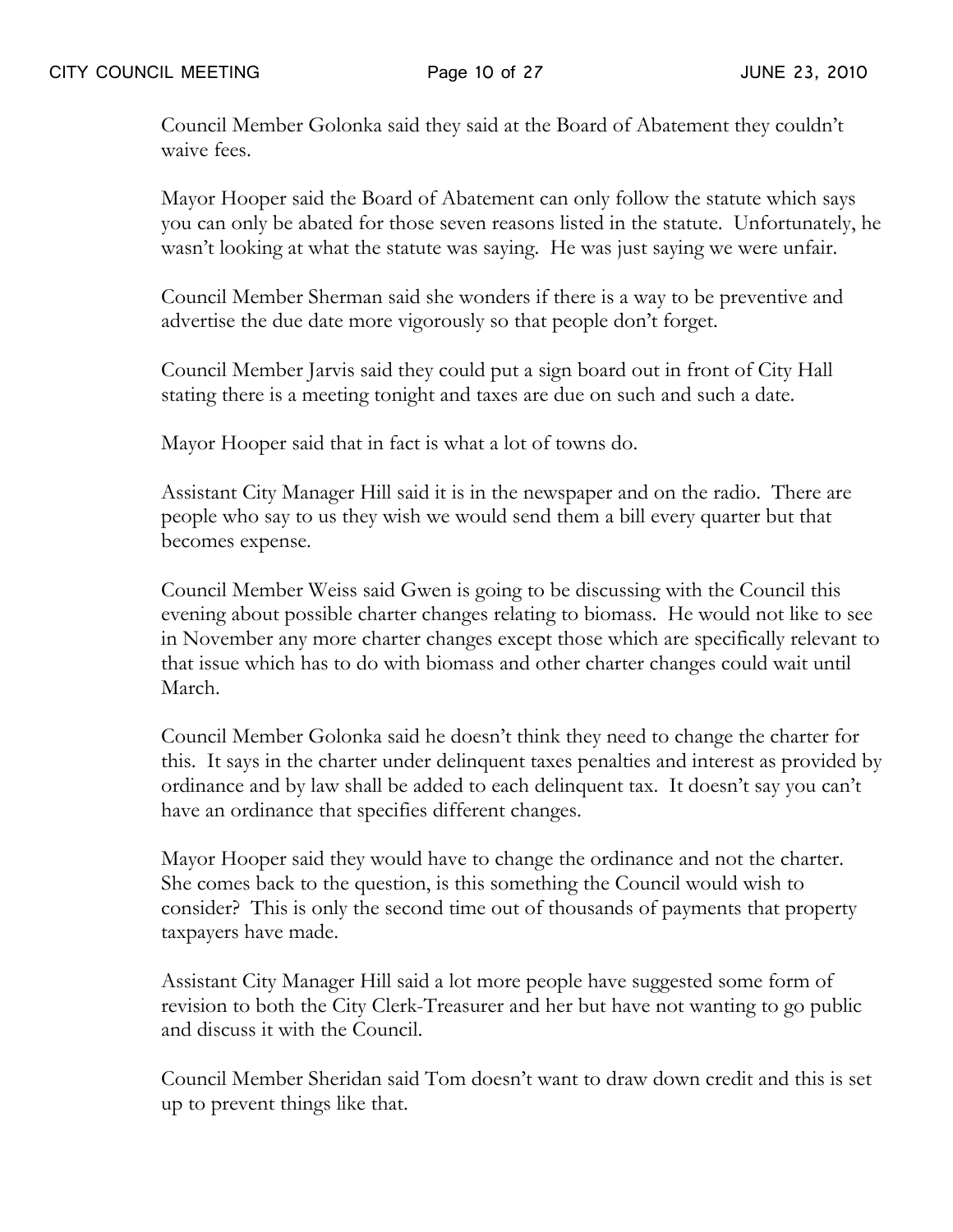Council Member Golonka said he isn't looking to change it but to give Bev a little bit of flexibility in the extreme situation such as that gentleman. If they missed it one time in 10 years she would have the ability if it was paid within a five day period – he would still get the notice and the fee. He would want it to be very focused and defined to give Bev a little bit of leeway in those extreme situations and not to change the rule and keep the 8 percent.

Council Member Sheridan said if they don't define that real tight it's going to be picked and nibbled around the edges constantly, and it will create more problems for Bev than she has now.

Mayor Hooper said one of her questions about the process he suggested is, what if she just moved into town and only been here a year? She has no record. My burden and need is just as great so we are only going to allow long term property owners that sort of special privilege and not newcomers.

Council Member Weiss said in 2009 he missed his property tax payment by one day and he paid the tax and paid the penalty. Is he entitled to have some type of flexibility?

Council Member Sheridan said this came up early on when he was sitting here and they had a long discussion about it then, and it got real complicated and in the end everybody just let it go.

Council Member Jarvis said her inclination would be not to touch it.

Council Member Sheridan said if you can't be responsible for when your payments are due is the City supposed to hold their hand. If you can't trust yourself set it up for automatic deduction. Things are in place for that.

Mayor Hooper asked if there was a consensus on this.

Elizabeth Dodge from Freedom Drive and she was delinquent tax collector in Berlin for sixteen years. She would be very hesitant to give any kind of an okay to letting people be late on paying without penalty. Judging from her experience she thinks there would be a fairly good number of people who would come in and say they shouldn't have to pay the penalty.

Council Member Sherman spoke about the drop box and she knows lots of things get dropped in the post office box after the last pickup, and she has done that. She thinks they need to hold firm on this also. When the drop box gets opened and when the mail gets delivered there may be some opportunity for small variations, but we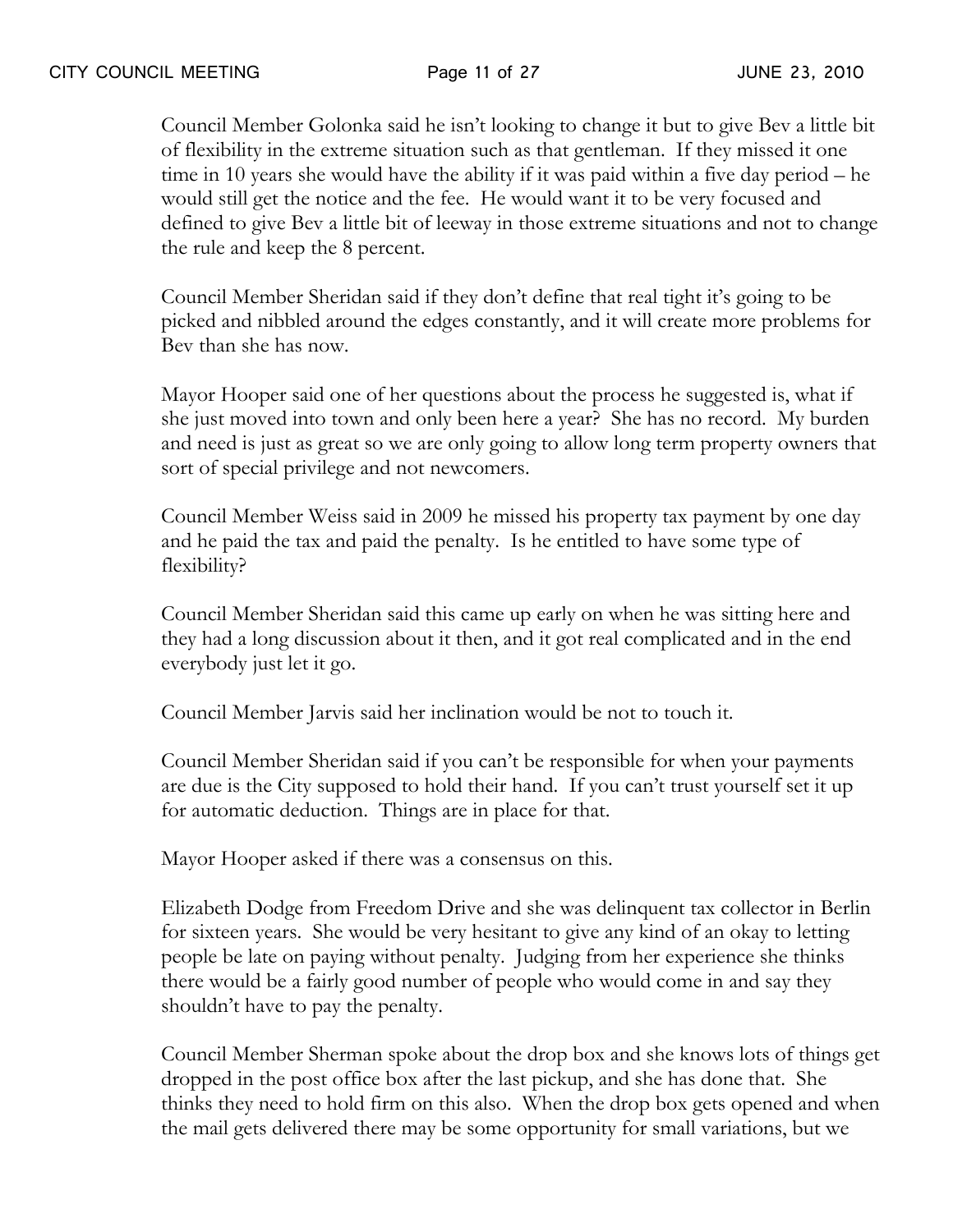should keep the rules.

Mayor Hooper recognized Fred Skeels.

Fred Skeels said he was present about the SCADA issues and upgrades. It was supposed to go on the consent agenda. The system is failing. They are all interconnected and they automate pump stations, receiving stations, chemical additives, and if it goes south or if the whole thing crashes then there will be potential fines.

Mayor Hooper said one of the issues was they hadn't budgeted enough and it is about \$10,000 more than they had anticipated.

Council Member Jarvis said the upgrades it is \$54,573 and we had budgeted \$12,000 in the capital budget FY 11 and established probable savings in items that will not be purchased/performed to compensate for the additional costs necessary to upgrade the status systems.

Motion was made by Council Member Golonka, seconded by Council Member Sherman to add this item to the agenda. The vote was 6-0, motion carried unanimously.

10-155(a) Consideration of upgrades to the SCADA system in the amount of \$54,573. (See attached memorandum from Todd Law, Public Works Director to City Manager Fraser for information and recommendation on this item)

> Council Member Jarvis moved that the Council authorize the City Manager to approve the expenditure of approximately \$55,000 for the upgrade of the SCADA systems for the water and sewer utilities. Council Member Hooper seconded the motion.

Council Member Sheridan asked if the computers were \$5,000 each.

Mr. Skeels replied yes, they are actually servers.

Mayor Hooper called for a vote on the motion. The vote was 5-1, Council Member Weiss voted against the motion he felt this was very sloppy financial management.

10-156. Update on Transit Center and District Energy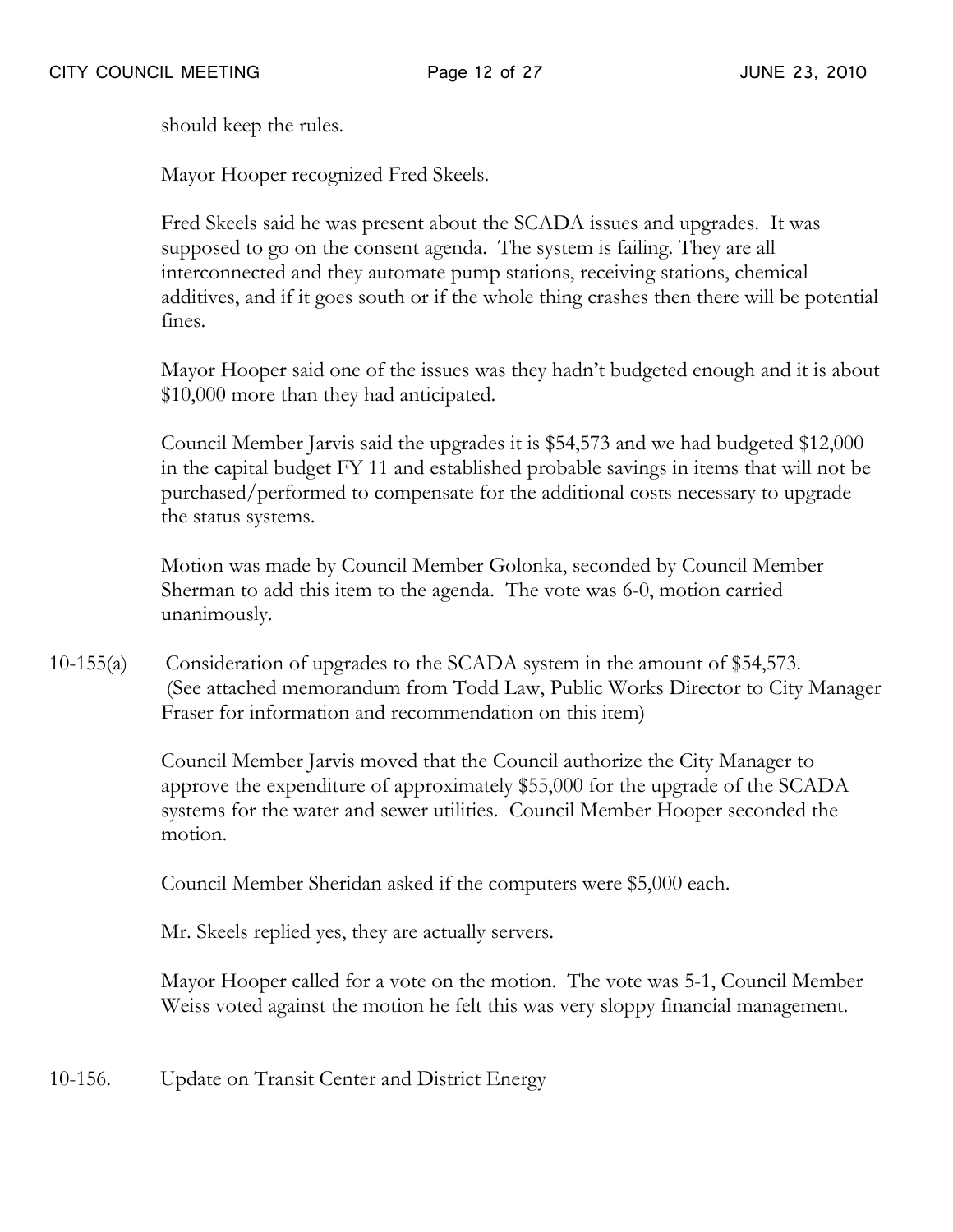The City is waiting for a floodway determination from FEMA with regard to the Carr Lot property which is the planned location of the Transit Center.

As a possible alternative (depending on the floodway decision), the City has explored co-locating the transit center with the District Energy Plant.

The Department of Energy (DOE) and Federal Transit Agency (FTA) have agreed upon a joint Environmental Assessment (EA) process.

DOE has scheduled a public hearing on the proposed project for July 27<sup>th</sup> in Montpelier.

Both DOE and FTA are encouraging the City to make a final decision about the transit center location.

Planning Director Gwendolyn Hallsmith will update the Council on the process to date on how both projects may or may not interrelate.

Recommendation: Receive the update, provide direction as necessary.

Planning & Development Director Hallsmith said the Transit Center and District Energy is what they are going to talk about more than either one individually. To give a quick update on the District Energy project the environmental assessment process the Council approved has begun. They are having regular meetings with the Department of Energy (DOE) and the Federal Transportation Agency (FTA). The contractor is doing a great job keeping informed about that. The letter that is going out to a lot of the agencies describing the process has been issued by now and they are planning a public meeting on the subject to inform the public of the environmental assessment and to give them an overview of the project on August  $3^{\text{rd}}$ .

As she has talked before the floodway ruling by FEMA has caused them to rethink how they are going to handle the Transit Center. Part of the idea of combining the two projects had to do with what amounts to a contingency plan for the Transit Center should their appeal with FEMA fail. They don't have word on the appeal with FEMA, although the City Manager and DuBois & King met with Senator Leahy's Office last week. Senator Leahy sent a letter to FEMA asking that our appeal be moved to the top of the pile so we can continue with these projects knowing whether that lot is classified as floodway or not because that is a critical issue at this point.

They had been talking to DOE and FTA about whether the environmental assessment that they have currently underway could be used for both projects that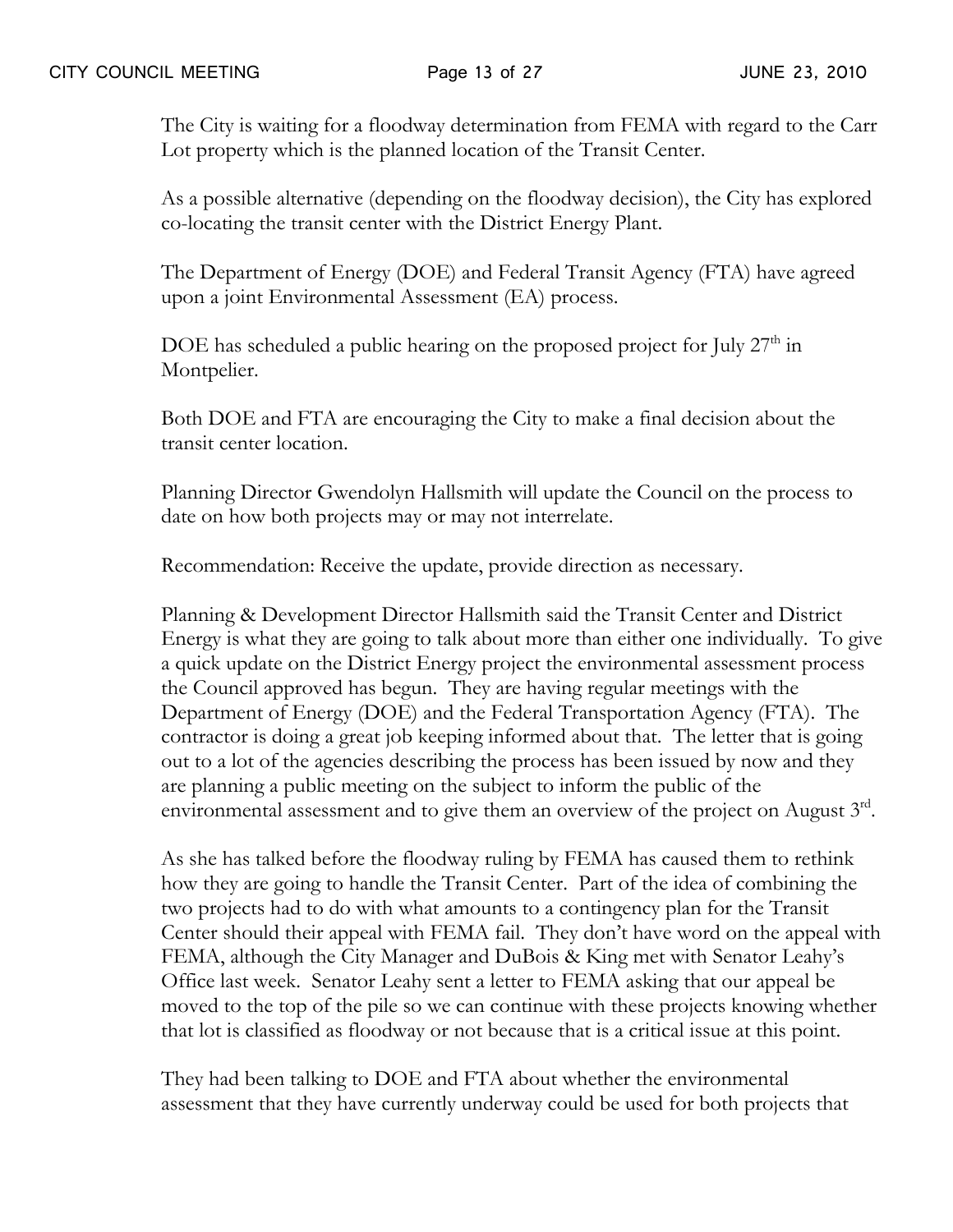was another critical path item as they were selecting a consultant to perform the environmental assessment and moving forward. They agreed that both projects could be considered under the same environmental assessment, and it is her opinion that the FTA was rather happy with that eventuality because the Carr Lot has really been one problem after another. There are a lot of issues that have come up so moving it off the Carr Lot made them quite happy. She doesn't think they fully understood the fact that we were talking about a contingency plan based on the FEMA ruling so when she reminded them of that they asked her to ask the Council for a resolution stating that the combination project is our preferred alternative. They have discussed this and she thinks it is a favorably considered alternative as a contingency plan to the Carr Lot project. She doesn't think any of them, and especially the Council, have said this would be a preferred alternative without the Carr Lot project involved and it is probably premature to say that. It might help the situation with the federal agencies if tonight the Council could say if the FEMA ruling fails, if the appeal with FEMA fails, then the combination project is the preferred alternative. They are looking for more clarity from the city on where the combined project stands in planning for both of these facilities.

Council Member Sheridan asked if they combine the projects how does it affect the \$800,000 bond vote which is specifically about the Carr Lot.

Planning & Development Director Hallsmith said the \$800,000 bond vote was specifically about the Carr Lot, and it is an important part of our match for the facility. If they combine the two projects she believes that our legal counsel will tell us that we need to put that up for another vote to redirect that money to the combined project to provide the match and the support that we need to continue with it on the other site because she believes the original bond language included language about that specific property.

Council Member Sheridan said that was voted with a specific purpose in mind ten years ago, and they would have to do that over regardless of what Council says.

Planning & Development Director Hallsmith said even legal counsel would tell you that would be required.

Council Member Sherman asked what the State of Vermont think about this. They are very fond of their parking lot where this would stand to occupy and displace their parking.

Planning & Development Director Hallsmith said in some ways the combination of the projects might help us solve the parking problem because it would bring some of the funding for alternative parking to the new project. The energy plant will already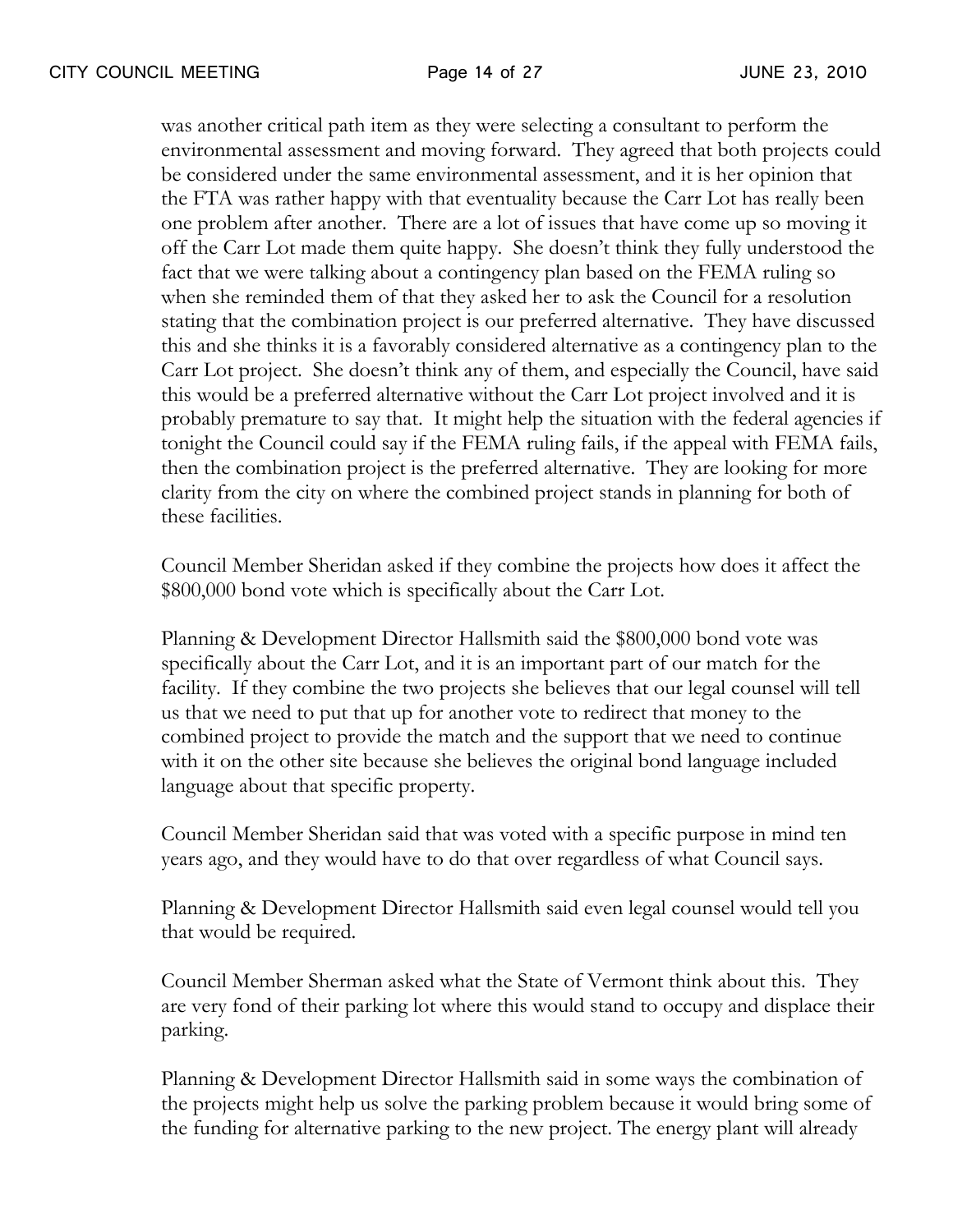displace about 50 spaces of state parking, and without us controlling the nearest open parking that would be the Carr Lot we can't promise to build spaces anywhere. What they have been exploring with their consultants on a preliminary design basis is what if the Transit Center occupied the ground level of the western part of the site, which is the backup oil storage and generation facility for the state plant, and we built parking on top of that and moving the parking vertically instead of trying to replace it on the level ground. This project if we relocate to the new facility might solve that problem while we are still working on two projects.

When they met with Jerry Myers at the Building and General Services Department he saw that potential benefit as a positive thing, although it still needs to be fully designed and evaluated as to how it would work on the ground. Their preliminary meeting with Jerry Myers on that was received favorably because of the potential for the parking that could be developed as a result of the combined projects.

Mayor Hooper asked if there was a draft Letter of Intent with them.

Planning & Development Director Hallsmith replied we do.

Harold Garabedian said it doesn't get into a level of detail but it certainly does talk about the Transit Center.

Council Member Weiss said he has a great concern. There are fourteen people in this room and come November the Montpelier voters are going to be asked to vote \$800,000; \$20 million there and a charter change here, and a district establishment. What we need to do is not to answer the theoretical question of how nice it would be to put a Transit Authority building along the biomass building behind the Education Department building, but what are the political realities? If we put two major items like the Transit Center and the Biomass we could lose the whole thing. We need politically to take time, and when you consider that our next meeting is not until the  $14<sup>th</sup>$  of July that in August we really have to begin to plan all of the detail that goes into anything dealing with the charter because we have to be prepared 90 days in advance and a bond is 60 days in advance. He would like us to discuss this seriously not from a philosophical point of view but from a political view of how we are going to get enough people informed in this city so they will support the 4 or 5 key items.

Council Member Golonka asked when they anticipated the floodway designation determination coming. If we receive a negative on that, is the Carr Lot dead?

Planning & Development Director Hallsmith said if we lose our appeal on the floodway designation then at least the transit center portion of the Carr Lot cannot continue because that is a building. There is another part of the Carr Lot project that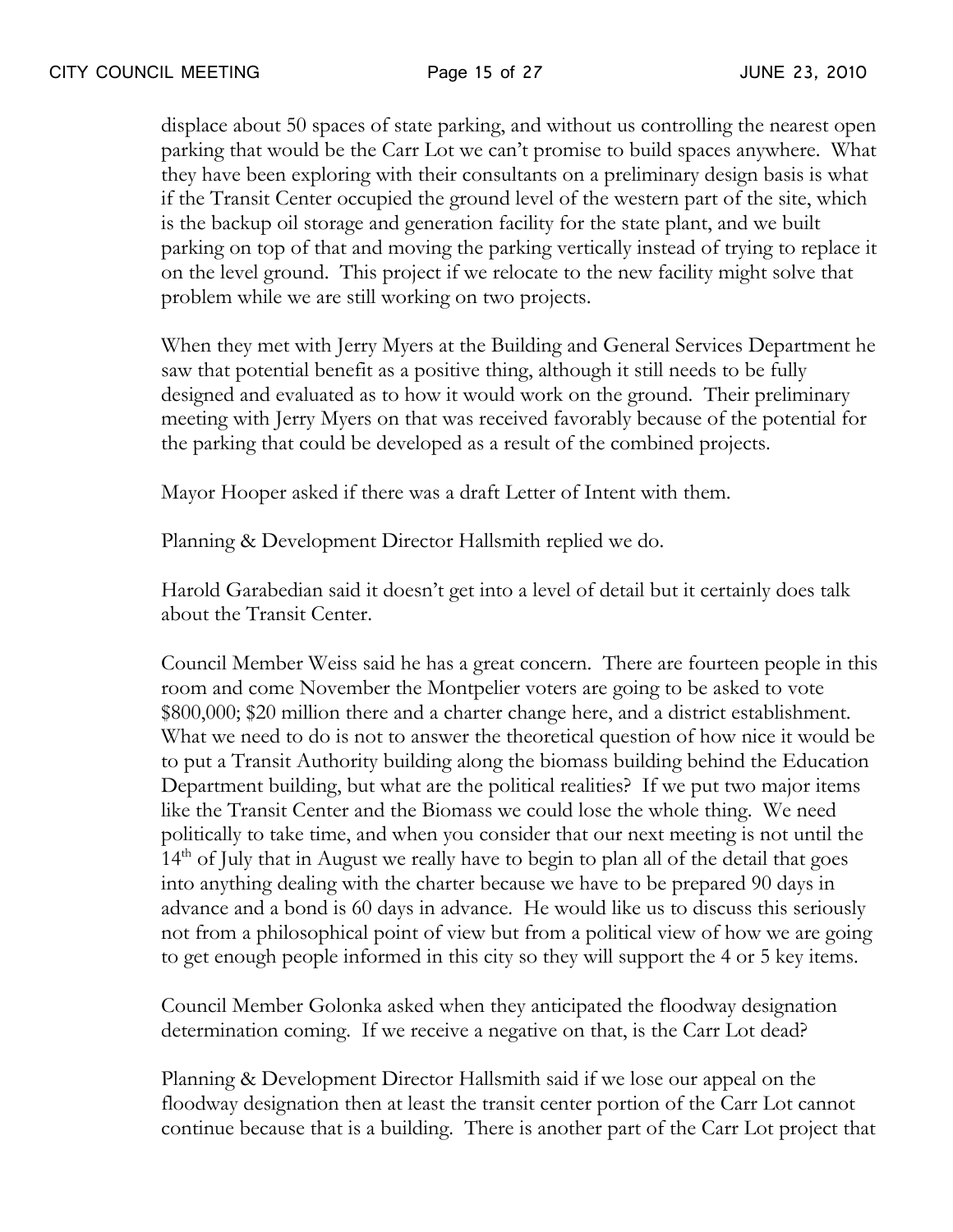is flat land. That is the Confluence Park, the bike path and the parking. That is a perfectly legitimate use of that land even if it is a floodway so the entire project isn't gone but at least the part that was the Transit Center is gone.

Council Member Golonka asked when the feds will take the money back.

Planning & Development Director Hallsmith said that is the other bit of time pressure they are under because there is legislation being considered at the national level that the staffers at the various Congressional offices fondly refer to as the "Club Act of Earmarks." The money that has come to us on the Transit Center is earmarked funding and is well overdue for being spent, and if you don't manage to get it obligated in a relatively reasonable period of time it is likely that we will lose that money. Council Member Weiss is absolutely right, that we have the same time pressure with the ARA funding that we received for the energy plant. In fact, that was one of the key concerns that the DOE raised with us when we talked about combining the projects because they don't want the combination of projects to interfere with the timing of either of them. We are under a very similar time pressure for both of them, and that is why they combined the environmental assessment so that we would be moving forward with a joint consideration and might have some of the answers they needed in a timely fashion. To answer part of Alan's concern they are also very mindful of the need to execute a vey extension public participation process, and they have meetings this week and next week to do that. They are preparing materials, engaging consultants and going to be moving forward with a public process in helping people understand what it is we are proposing. That is the most important part of this project.

They are under a lot of time pressure with both projects. They are both very complex projects with a lot of moving parts, many of which we do not control because it is on state land and the State Buildings and General Facilities Offices through the Legislature has the ultimate say on what happens on that land. There are all kinds of trip wires in this system that could make us lose any of the 18 different types of funding we have directed at both of these projects. They are just trying to do their best to keep all of this money in the city of Montpelier. There is \$8 million dedicated from DOE; another \$7 million in both FHW and FTA funding for the transit facility. They are just trying to execute a plan that will keep it here.

There are alternatives on the Transit Center. She doesn't ever want to lead them to believe that combining it with the energy plant is the only way to go. Another possible alternative is to find an existing building that could serve as a transit center and redevelop an existing building for that purpose because under that scenario we could get a categorical exclusion from the environmental impact requirements. That would also be able to proceed in a relatively rapid fashion. The issue really is if we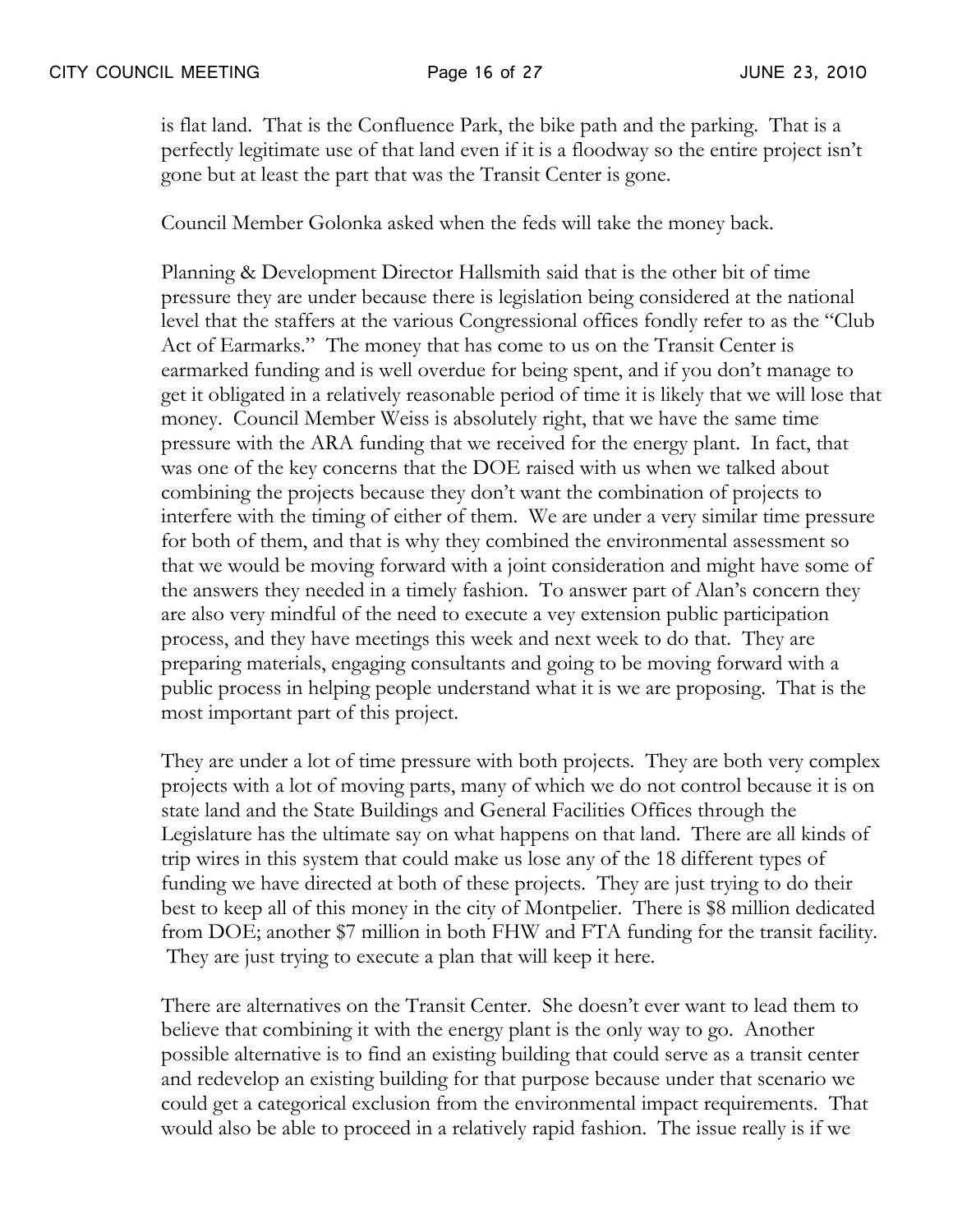redevelop new land then we have to perform an environmental assessment and possibly an environmental impact statement if enough issues turn up in the initial assessment to prove we need to do that. While we were under way with an existing environmental assessment on a site it seemed sensible to her, especially given the proximity of the energy plant to the visitor center and a relatively central location to all of downtown, it seemed a reasonable thing to consider. She doesn't have a realistic alternative even though she has thought of many existing buildings. Maybe we could use the video store but that would dedicate some of our downtown retail space to a transit facility which isn't the best use of our downtown retail space. There is the existing Amtrak station but that is way out of town.

Harold Garabedian said the decision by FEMA is really what is going to take some of the options off the table.

Council Member Sheridan said first of all they don't know if they are the only letter to FEMA being asked to be placed at the top. Every other project there may be a Congressman writing a similar letter. There could be 50 of these requests. We could hardly find a place for the bus to stop, and now we are going to try to find a transit center downtown. He hates to see our staff wasting our time on a dream chase. If the floodway designation fails you are going to ask us to take the Carr Lot by eminent domain for just a bike path.

Planning & Development Director Hallsmith said she didn't say that.

Council Member Sheridan said that is how they would have to take it. To him that suddenly gets a lot harder to say this is something we have to do. It is one thing if they are going to put a transit center there, but if we are going to put a single lane bike path and park. He wasn't going to vote for eminent domain with a building, and he certainly isn't going to vote for it for a bike path.

Planning & Development Director Hallsmith said she wasn't suggesting they would do that. She was just trying to be very clear on what part of the project would be a problem if the floodway stands because the other parts of the project would still be allowable under the floodway rules.

Mayor Hooper said she had a couple of thoughts about the possibility of putting in a transit center on state property down where the district energy plant will be. When we were having the Carr Lot conversation there was a great deal of discussion about wanting to have the transit center accessible to the downtown, that we were interested in providing service to folks who use the city of Montpelier. At that point we did talk with the state about paving on state property and the state said no, we couldn't use their property in that way. Her recollection is that we were more interested in having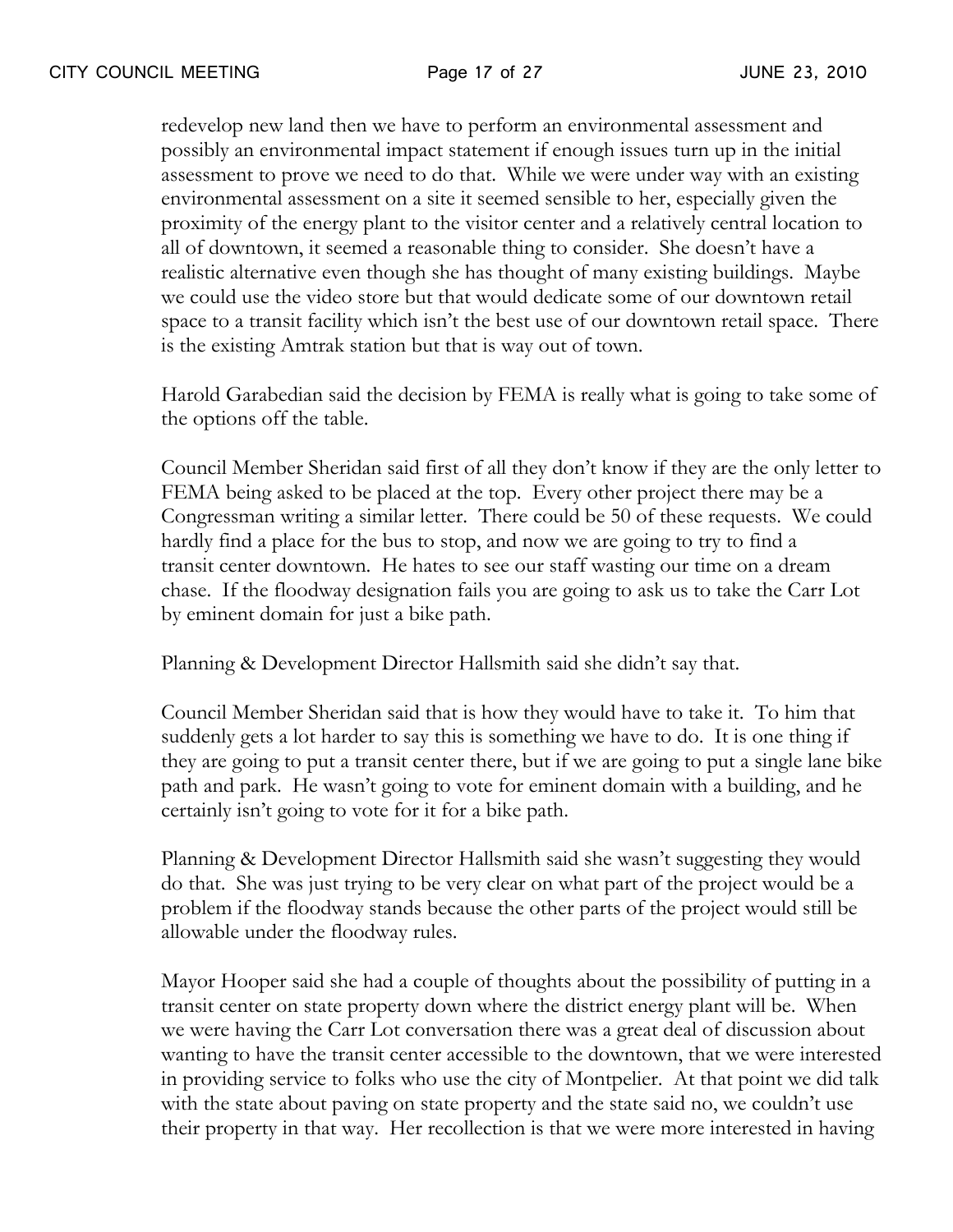it down here. She is wondering why we would want to spend whatever the local match is to locate a transit center that would principally serve the State of Vermont as opposed to being the direct benefit to our community is somewhat lessened. There are some really high hurdles to overcome in terms of the state figuring out if it wants to participate in locating it there. She had been thinking there was going to be a reaction by people who care about the Capitol Complex of having a building behind 120 State which is the large marble building in front of the State House. The energy plant is already an issue. What she hadn't thought about was the view shed driving into the city. The Capitol Complex Commission was in fact created when the Stockyard Restaurant was sold and the Credit Union was built because it blocked the principle view of the Capitol as you were driving into town. That was a long way of saying there are going to be very strong reactions with influential people within the state complex saying that the view shed is going to be a big problem.

Harold Garabedian said they have recognized that and had some conversation about the view shed. One of the opportunities is to actually design this building in a way that it looks to the river as an asset as opposed to having the river in back of everything. It is certainly a question they recognize. It is a very complex project.

Planning & Development Director Hallsmith said part of what will make even the energy plant on its own difficult is the amount of parking it takes up. Her secret hope is to combine the projects so they might be able to address part of that parking issue that comes with the energy plant on its own.

Mayor Hooper said this in fact would become replacement parking for the parking that is lost because we are putting the energy plant there and not that we are creating any additional parking.

Planning & Development Director Hallsmith said they would be trying to create additional parking for the service to the transit center and for the needs of the energy plant. In the process she is hoping they will be able to create the parking that would be needed to eliminate the loss of parking from the energy plant. It's a complex project.

These are both two long standing projects for the city. Both of them have been on the boards for 10 years so bringing them to completion would also be a step forward for the city as well. They might both come to completion together instead of separately.

Mayor Hooper said she wants to come back to the point someone made about what the plans are and what the expectations are for the development of the Carr Lot, which was the Transit Center and additional parking, the bridge across the North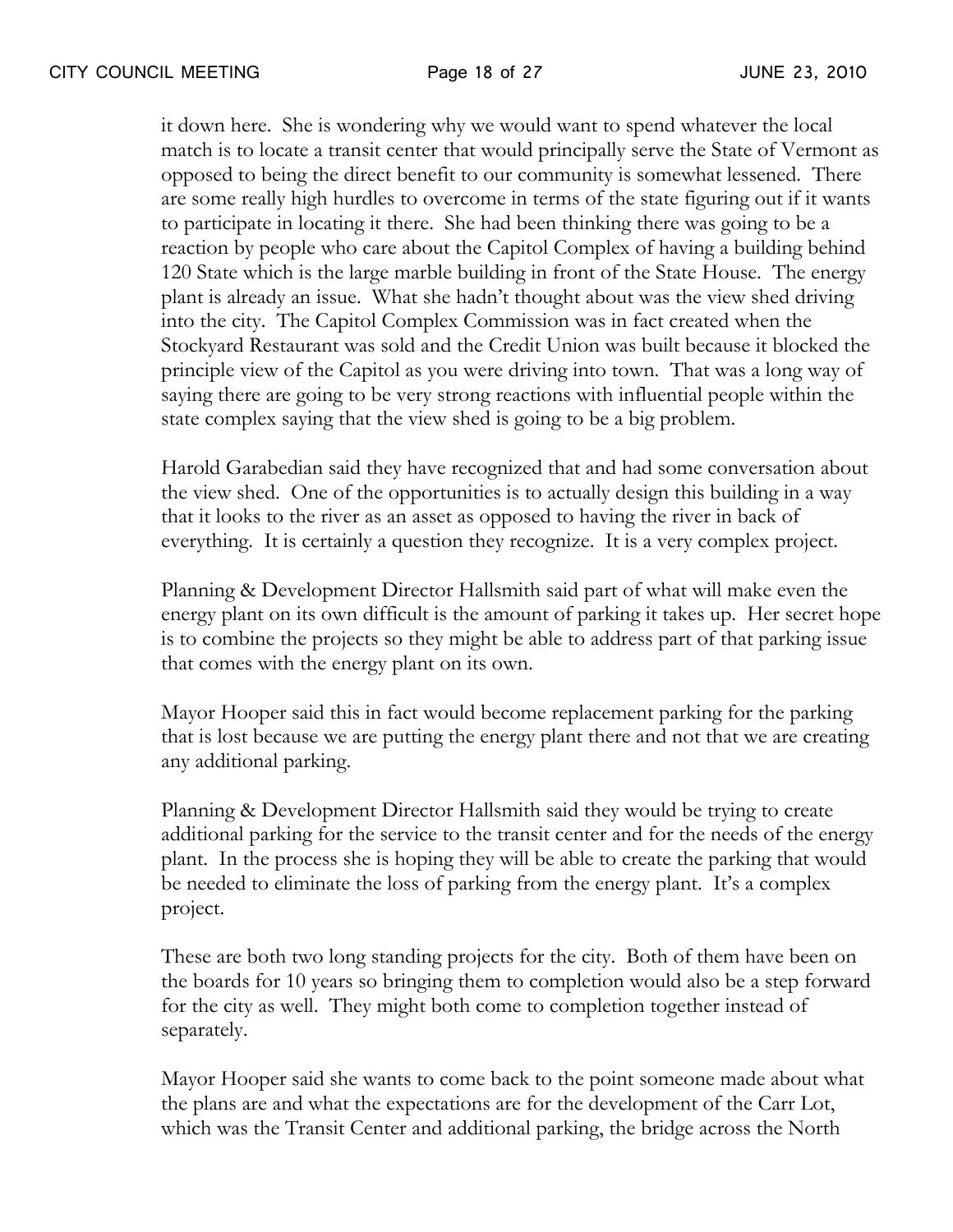Branch and the completion of the bike path. She thinks that is the reason the whole community could get behind it. She suspects if they only did one of those things there would be a lot less strong interest in it, but now we are talking about not doing some of those things.

Harold Garabedian said the critical element is what decision FEMA makes on the appeal. It is recognized that this is the community's first choice there, and if the FEMA appeal is overturned that is the way the project is going. They are just planning for the alternative.

Mayor Hooper said if she understood them correctly they are asking the Council to pass a resolution this evening saying we support moving the transit center.

Planning & Development Director Hallsmith said that is what the FTA would like them to get the Council to say. She also has a hard time asking that herself because she wants to know the outcome of the FEMA ruling before she asks the Council to make that decision. If the FEMA ruling is such that the floodway stands then their preferred option is to combine the projects. That might be something we consider as an option, but without seeing plans for what we are talking about with the Transit Center combined, which they are still working on themselves, she wouldn't blame them if they said to come back after the FEMA ruling.

Council Member Jarvis said as resolutions go she doesn't see any harm in the Council passing it. Saying this is our preferred alternative, what does that really mean?

Harold Garabedian said it is just a public acknowledgment. They are looking at a contingency, and that is the responsible thing to do.

Council Member Weiss asked if they were going to meet with the state on Friday. Before he would consider a resolution on somebody else's property to build something he would suggest they have a friendly off the record discussion with the state saying the Council is considering this and what would their attitude be. For the Council to publicly approve or vote for a resolution with somebody else's property doesn't sit well.

Mayor Hooper said she believes Council Member Weiss is suggesting they continue having these conversations and the sense of the group is they may consider it a little later.

Harold Garabedian said they can go back and recognize they have had this public conversation and contingency planning is the sensible thing to do given the situation to get there.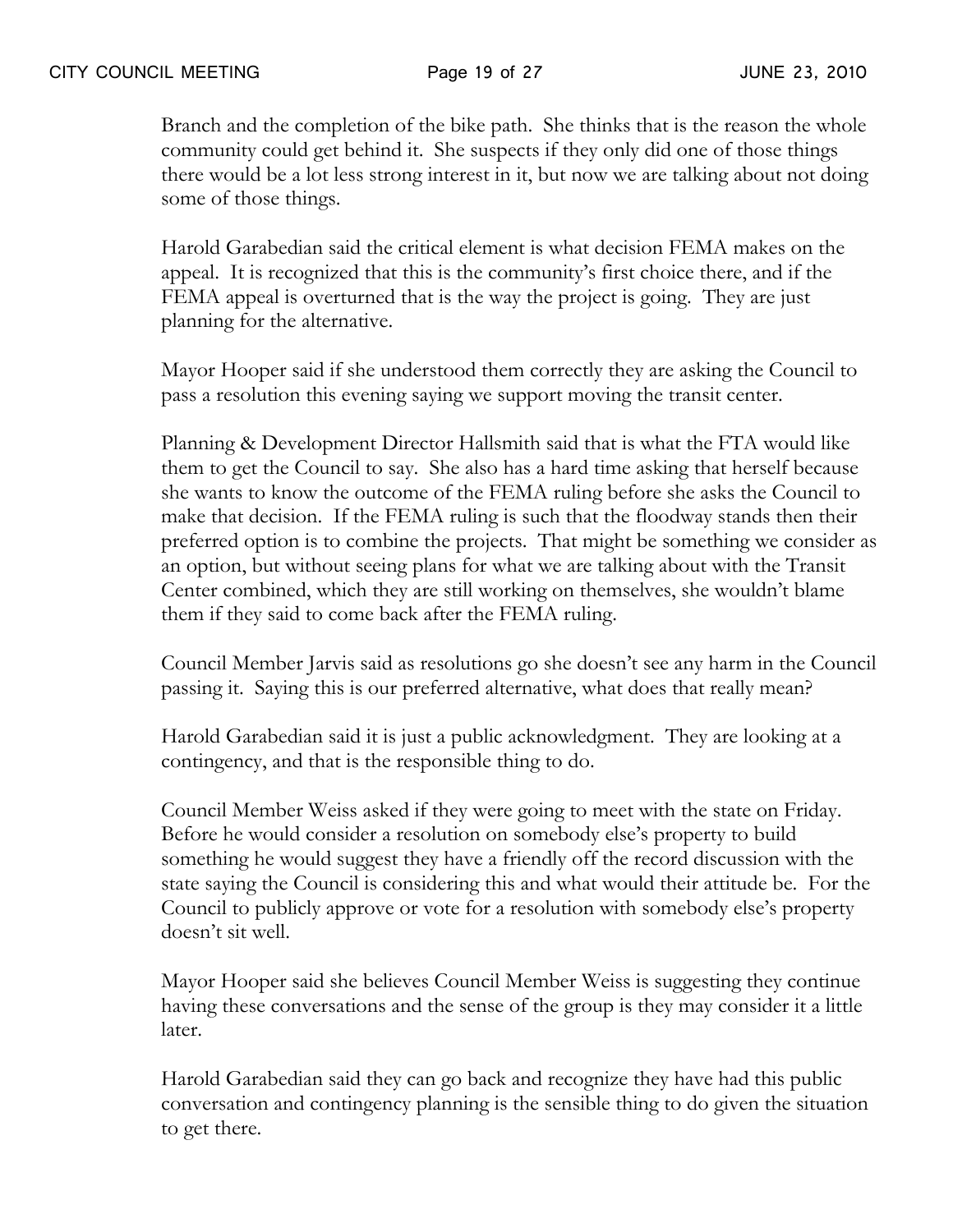Council Member Sherman said she believes they received positive response from the Council as they laid out the complexities of this option.

Council Member Weiss said he would like this on the agenda for the July  $14<sup>th</sup>$  meeting because this is a topic that should not run afoul. They will be meeting with the state and have some new information, and they may hear from FEMA and they may also want to talk about political considerations.

Planning & Development Director Hallsmith said the other thing that should be on the July 14<sup>th</sup> agenda is the appointment of the Energy Committee.

Planning & Development Director Hallsmith said she would like to report on their proposed journeys next week. Kristen and Erin are going to the Netherlands, and there will be an article about that in the paper tomorrow and she will be in Singapore speaking to the World Cities Congress and the U.N. Convention on Biological Diversity about the work that Montpelier has done on our Master Plan and efforts to preserve our biological diversity in the city. They are paying her way there. There has been a wonderful outpouring of support from people in the community that have helped subsidize Kristen and Erin's air fare to the Netherlands. They have been working as VISTA volunteers for the city. Kristen has been working for two years living on poverty level wages working on the Master Plan. Erin has been here for a year. She is really pleased they have this opportunity. They will be talking about our process with cities in the Netherlands who are trying to begin the same kind of process themselves. They will have an interesting time as ambassadors for the City of Montpelier. They will be leaving in August, but they have two new VISTAs who will work on helping us implement the Master Plan. One has a master's degree in land use planning and will help with the zoning. The city received the municipal planning grant in the amount of \$15,000 from the state to help with that process.

10-157. Senior Center – Review Draft proposal prepared by Councilor Jarvis and consider request for a 501(c) (3) Friends of MSAC designation for Seniors to conduct a Capital Campaign to raise funds for the Center renovation project.

> Staff has provided copies of correspondence with Attorney Robert Gensburg regarding the 501(c)(3) designation. Councilor Jarvis draft has been included in packets.

Direct Staff.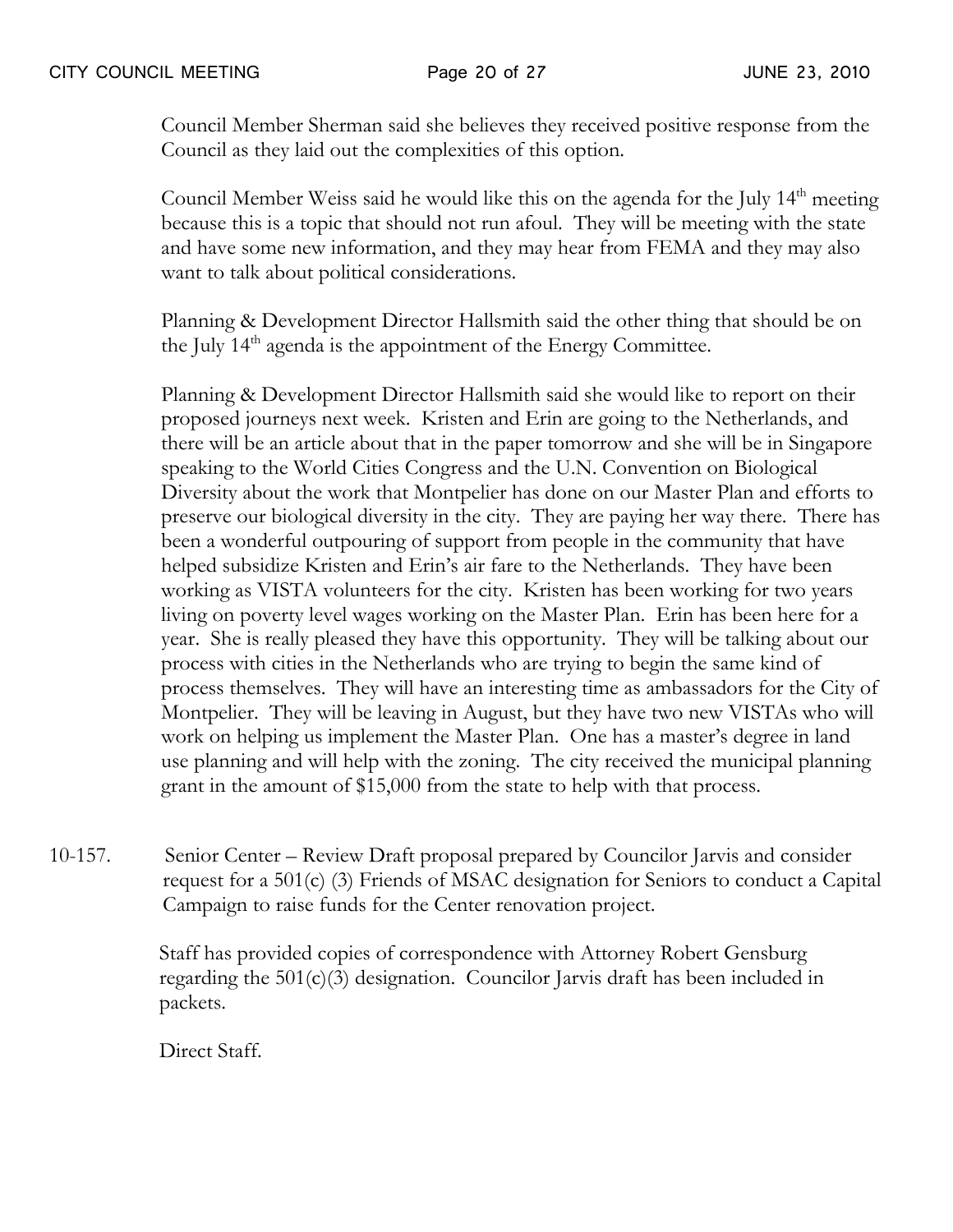Mayor Hooper said Council Members have received correspondence and information in their packets, and there is also a memo from Council Member Jarvis about the work that the Advisory Committee has done.

Motion was made and seconded by Council Members Sheridan and Jarvis to authorize the request for the Montpelier Senior Activity Center to form a Section  $501(c)(3)$ .

Council Member Weiss said he would like to ask Council Member Sheridan about the minutes of the May 26<sup>th</sup> meeting where he quoted going through the Montpelier Foundation without a  $501(c)(3)$ . What is the gap?

Council Member Sheridan said they have been advised by a lawyer that it would be better to separate it. A concern by people is that the city will take the money and use it for something else, and this will guarantee that doesn't happen. They don't want to discourage anybody who is worried about how their money will be used from not giving.

Council Member Jarvis said the thought about setting up this entity is that it is not just for the capital campaign but an entity that would continue to exist and continue to do fundraising and be an entity to receive donations as well.

Council Member Weiss asked if there was any significance to something being completed on behalf of this project by the end of this calendar year.

Council Member Jarvis replied yes, absolutely. The thought is that the capital campaign will be completed by the end of the calendar year.

Council Member Weiss asked if they needed to have a  $501(c)(3)$ .

Council Member Jarvis said donations that are made before the  $501(c)(3)$  is established actually qualify retroactively or prospectively.

Assistant City Manager Hill said Attorney Gensburg said if they form the  $501(c)(3)$ tomorrow and he gives \$100 on Friday and it gets tax exempt status in September the \$100 is deductible to him and not effectively income to the new entity.

Council Member Golonka asked if it was the intention that this group would do all of the future filings and no city employees will be responsible for filing the tax filings for the  $501(c)(3)$ . He doesn't want to see this as another account for our Finance Director.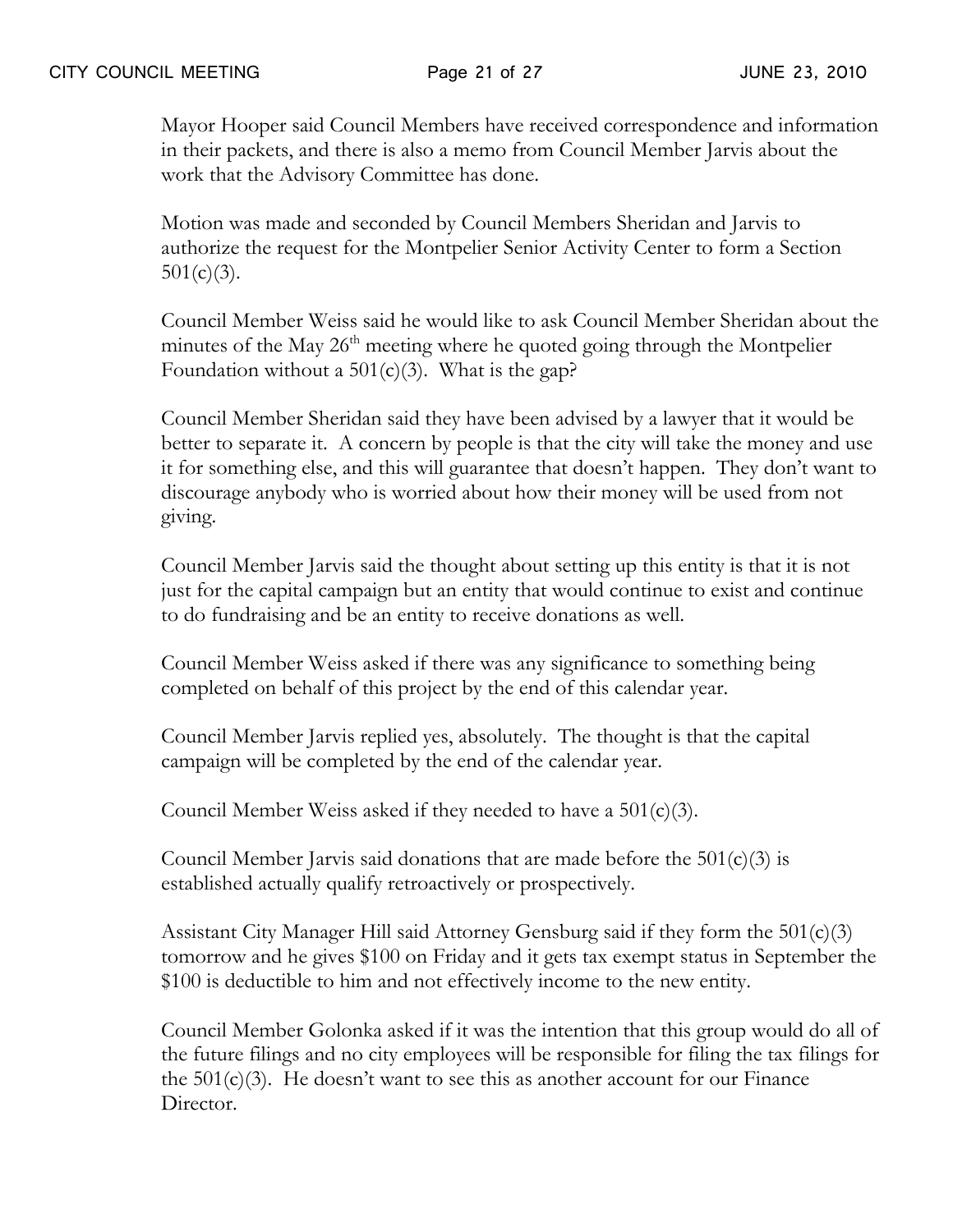Council Member Sheridan asked Council Member Golonka if the city took over the Senior Center.

Council Member Golonka replied they did but they didn't take over this. This is a separate entity.

Council Member Jarvis said there is no "they" and this is only separate for fundraising purposes.

Council Member Golonka said for fundraising purposes there is a lot of administrative accounting. There are also tax filing issues that come up on a year to year basis. Is this city going to be responsible for all of that?

Council Member Jarvis replied in the end she imagines yes. Their hope is that they would be able to work closely enough with the Senior Center.

Council Member Sheridan asked Council Member Golonka if he wanted to create a new position in the Senior Center to deal with it.

Council Member Golonka replied he doesn't.

Council Member Jarvis said at this point there really isn't the capacity for them to handle all of the logistics.

Council Member Golonka said this is adding an extra layer that Sandy Gallup is going to have to deal with in terms of tax filings in the city while we are doing the whole process with the audit and it is an extra staffing load.

Council Member Sheridan said they just hired extra help in that department.

Mayor Hooper suggested they bring the discussion back to the question in front of them. An issue has been raised as to whether or not we are creating an additional workload that we did not anticipate and don't have the capacity to deal with.

Assistant Manager Hill said it is staff understanding that the attorney will be doing the paperwork.

Council Member Jarvis replied that is only for setting up the  $501(c)(3)$ .

Council Member Golonka said he has been involved with a  $501(c)(3)$ , and it is a pain to send out all of the thank you letters, send out all of the tax notices for all of the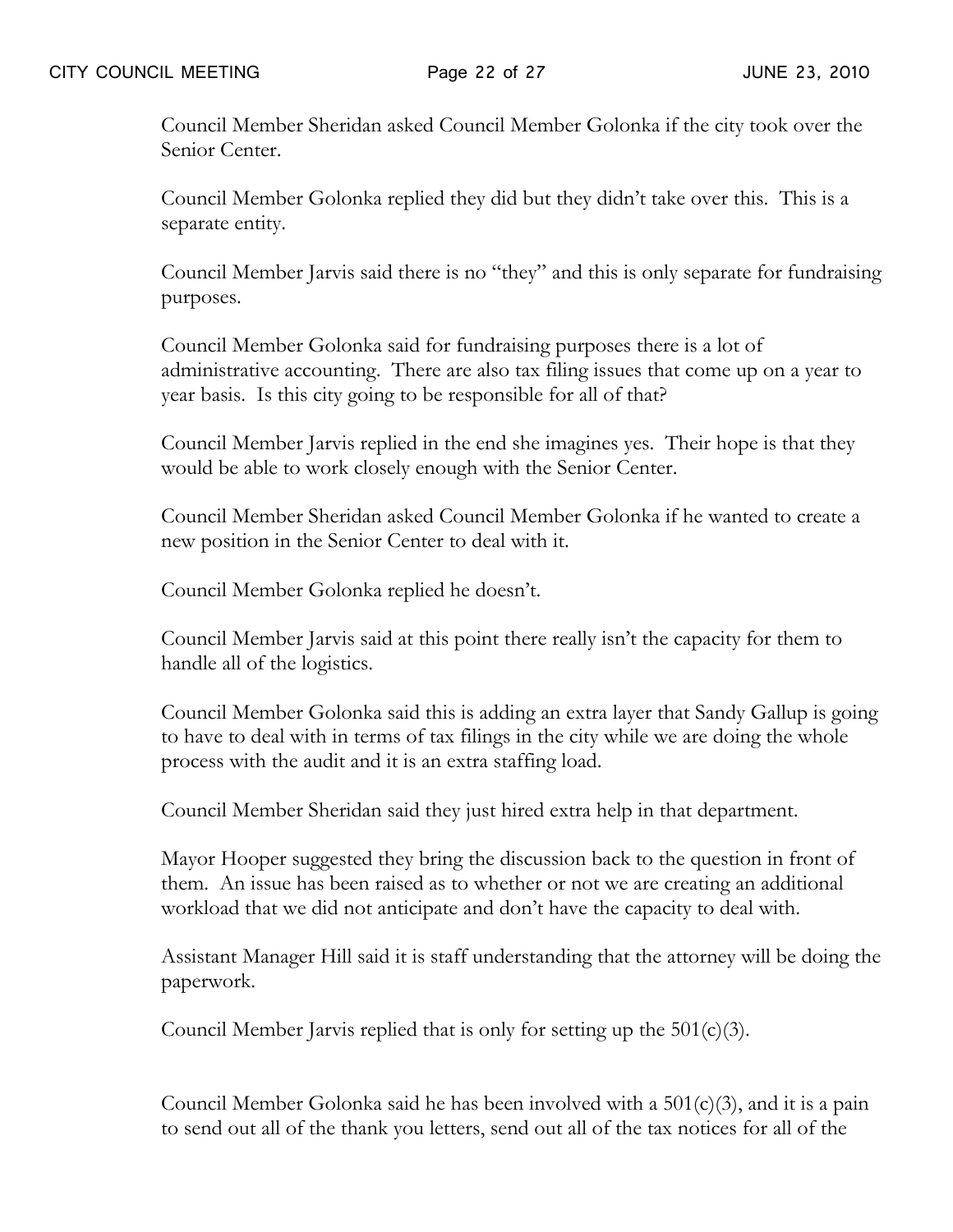### CITY COUNCIL MEETING Page 23 of 27 JUNE 23, 2010

contributions for the year. Let's say there are 1,000 donations throughout the year and they will have to send out tax forms and do a tax filing.

Assistant City Manager Hill said they are required to send people a letter, but she believes that the auditors will require that all monies be accounted for through the city oversight.

Jane Osgartharp, Advisory Board Member for the Senior Center, and she is cochairing the capital campaign when they get it off the ground. There is software for this purpose, and it is the kind of software where they can generate the thank you letters, etc. out of the Senior Center. What they won't be able to do is the actual accounting that goes into filing the tax return.

Assistant City Manager Hill said that will have to be done by the Finance Office.

Ms. Osgatharp said the paperwork involved in soliciting contributions, accounting the contributions received and sending the individuals who have contributed a thank you letter that is involved in the software. It is going to be a learning curve because they haven't used it yet, but they expect to be able to do that.

Mayor Hooper said what they come back to is the issue of the annual filing, which is a separate filing that will have to be made.

Council Member Sheridan said everything they do adds work to somebody.

Council Member Golonka said there are a lot of complications. He has run capital campaigns for the past 10 years for St. Michael's School, and it is a lot more work than they are implying. He hopes this is extremely successful and they get a lot of money for it, but he thinks it is going to put a lot of work on city staff. If we are going to put a lot of work on city staff why are we bothering to set up a separate entity? That is his concern.

Council Member Jarvis said they have legal advice that it will be easier to manage and cleaner.

Council Member Weiss said he would like to ask Council Member Jarvis another question. Is there any possibility that before the Section  $501(c)(3)$  application is submitted it can come back to the Council for review. His major reason for asking this is there are two different  $501(c)(3)$  tracks, and it is going to very important for whoever is leading the project to make a determination as to which track is going to be followed and either one has implications for the city. Is there any possibility we could look at this before it is submitted?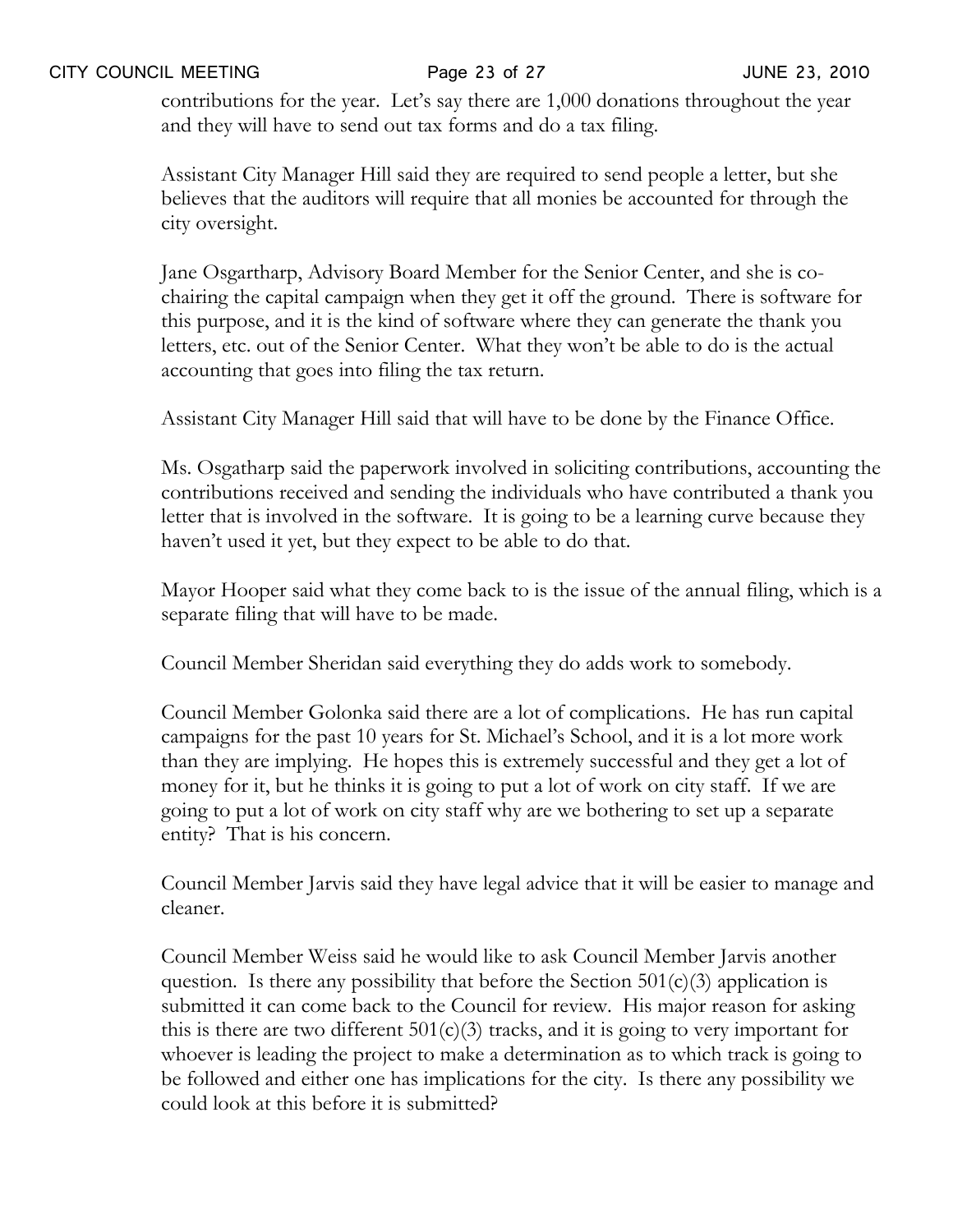Council Member Jarvis said she didn't see why not.

Mayor Hooper said alternatively do they need to be looking at it as opposed to providing direction as to what we want to see happen. She doesn't want to rework somebody's work.

Assistant City Manager Hill said she believes they could advise Attorney Gensburg of the concern of the fact that 501(c)(3) could have two different tracks and the Council is concerned that both could have implications and ask him to speak to that and let us know how he is going to approach it.

Council Member Weiss said the Internal Revenue Service says under the Paper Reduction Act it takes 100 hours to prepare and submit a 501(c)(3) application and there is a \$750 filing fee that goes with it.

Assistant City Manager Hill said he estimates it is going to take \$1,000 in legal fees, \$750 filing fee and about two days accounting work for Garth Genge.

Mayor Hooper said in order to make the Montpelier Senior Activity Center work at 58 Barre Street a sum of money needs to be raised and we don't want to see that coming out of the city's capital budget and we have been explicit with the seniors that we are shifting that burden to them. They need a vehicle to accomplish this. We have to help the seniors raise the money and create a process for them to do this.

Ms. Osgatharp said from her perspective she really likes the idea of a 501(c)(3). She thinks it is clean and solves a lot of messy bookkeeping problems. She agrees with what Jim Sheridan said because she has heard it herself that people would be more willing to donate if they didn't think the greedy city of Montpelier was going to get their personal hands on their money. She really hopes the  $501(c)(3)$  process goes into effect because it will be a major asset for their process.

Mayor Hooper called for a vote on the motion. The vote was 4-2, with Council Members Golonka and Hooper voting against the motion.

The next part of this discussion is the memo from Council Member Jarvis.

Council Member Jarvis said her wish is to put the discussion of her memo off so that others in the community would have a chance to react to it.

Council Member Hooper said in the second e-mail exchange from Jeffrey Kantor it says they understand there have been two groups formed, one the nonprofit and also the Senior Center Board.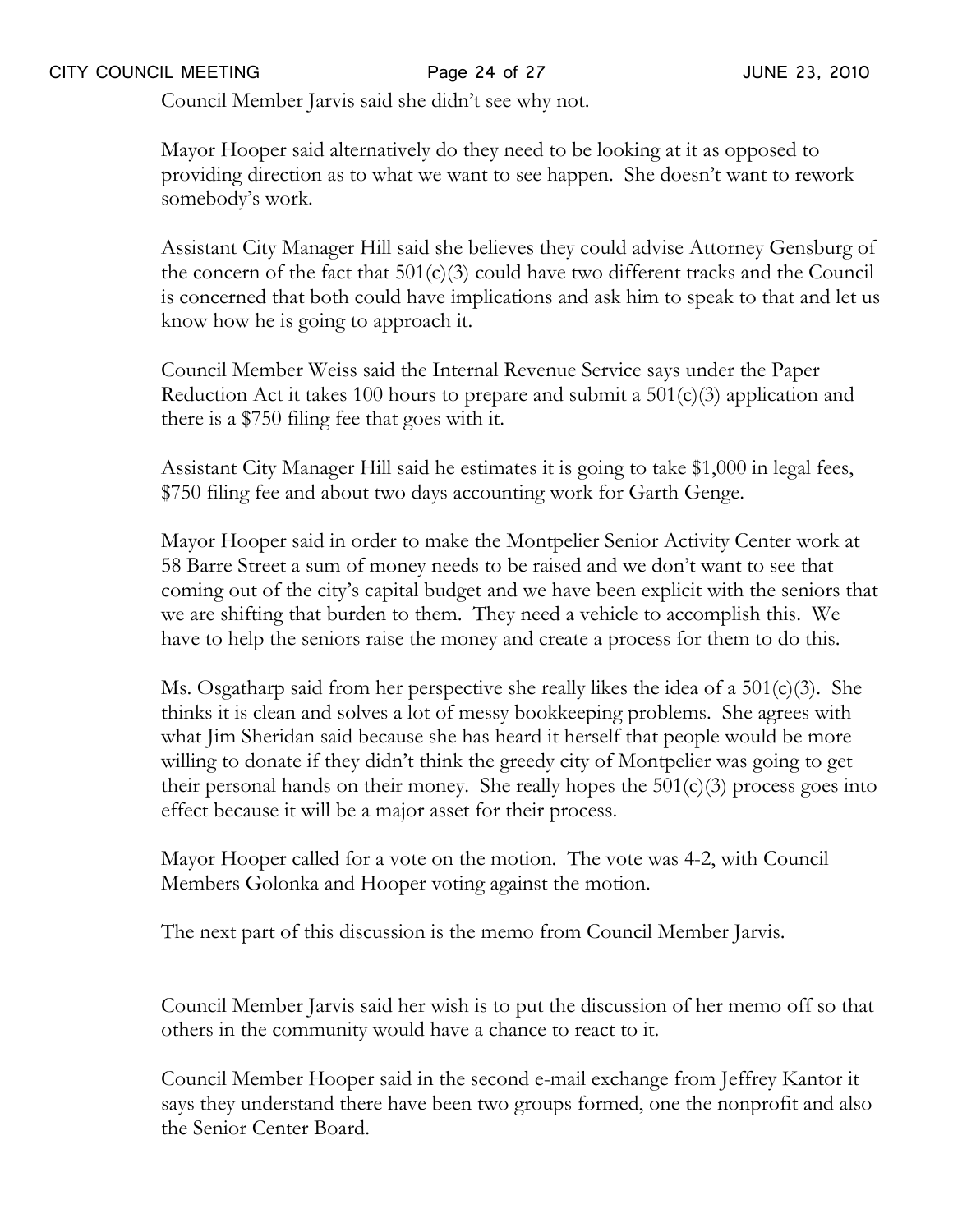Assistant City Manager Hill said that is a proposed board that would come between the Council and the Senior Center Advisory Board. It would be a board to look at bigger picture items that Sarah has pointed out in her draft.

Mayor Hooper said they will have that conversation on July  $14<sup>th</sup>$ 

10-158. Council Reports

Council Member Sheridan said he wanted to thank Sarah Jarvis for sitting in for him at the Annual Meeting for the Senior Center. He sat in for Sarah on the Housing Task Force. He hasn't sat in on at one of those meetings for a long time so it was good to be among them. He isn't sure he heard anything he didn't already know about why we aren't getting development in. They were very frank in their discussions. It may be awhile before we see any major development in this city. It looks like we can do infill and that is the best way to start but it doesn't look like anybody wants to do any major projects here.

Council Member Sherman reported that both she and Sarah received a call from a resident on Barre Street who is having issues with neighbors. She talked to Sarah first and Sarah directed her to the Justice Center, and that was exactly the place for them to go.

Council Member Jarvis said it was great to be able to refer her to them because it wasn't really a police matter and it wasn't really a council matter, so it was great to have that resource. She believes the Council needs to vote on the VMERS candidate.

Council Member Golonka updated the Council on the Library endowment. They received all of the money back from the Vermont Community Foundation so the Library has the complete control of the endowment for the first time in ten years. He is extremely pleased that it is no longer outside of their control.

Mayor Hooper asked if someone would like to make a motion to add the VMERS nomination to the agenda. Council Member Jarvis said potentially it isn't a nomination but a vote on the nominated candidate. What was passed around at the beginning of the meeting was information from the Vermont Municipal Employees Retirement System. There are three individuals who have been nominated and we can vote for one person.

Council Member Weiss said because of the delicacy of this matter and the fact we are involved with personality do we need to go into Executive Session to discuss this.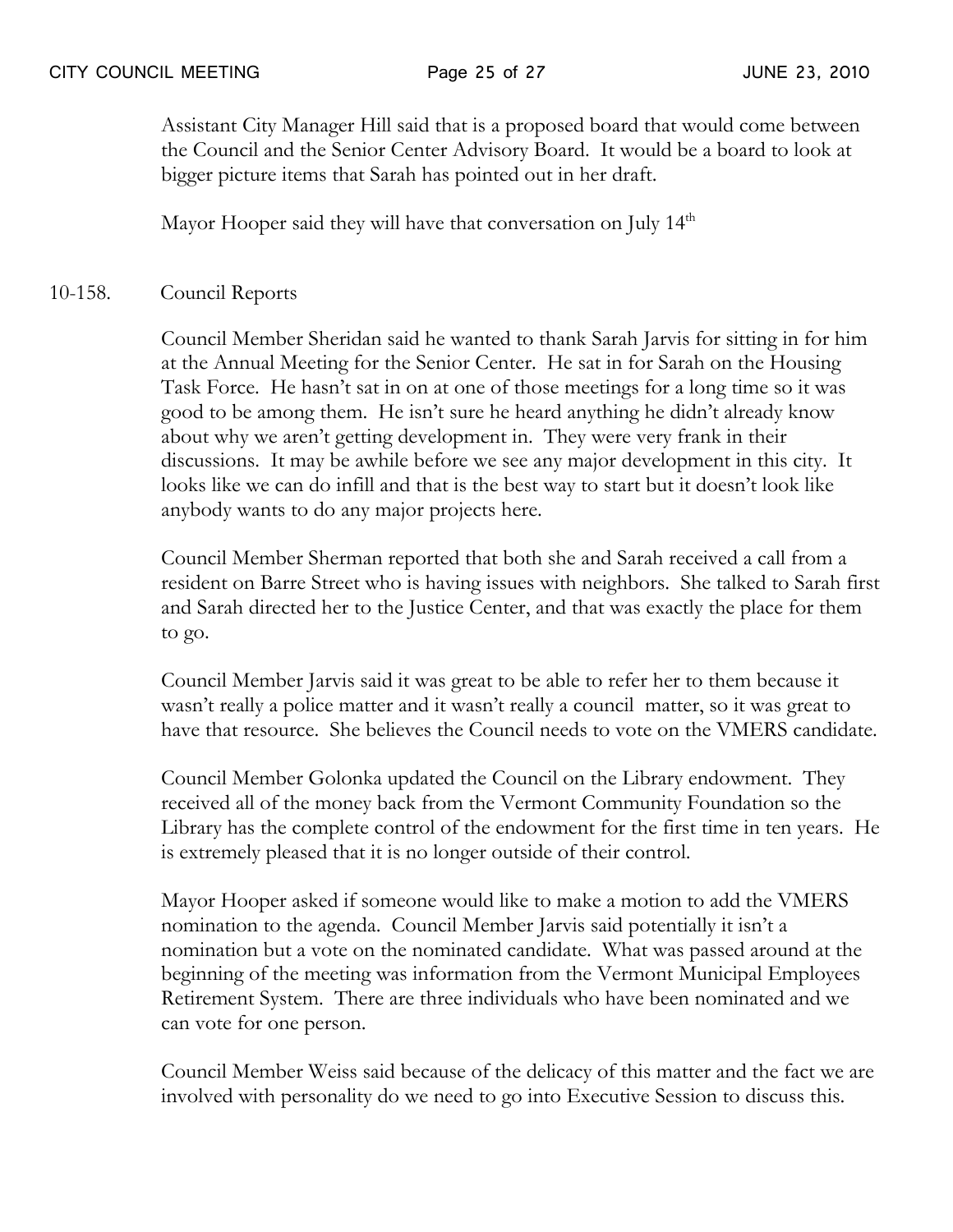10-158(a) Consideration of casting a vote for a candidate for the position of Employer Trustee on the Vermont Municipal Employees Retirement System.

> Council Member Jarvis moved that the Council cast their one vote for Thomas Golonka. Council Member Sherman seconded the motion. The vote was 5-0, with Council Member Golonka abstaining.

10-159. Mayor's Report

Mayor Hooper reported there is a parade on July  $3<sup>rd</sup>$  and she hopes everyone will attend.

 Assistant City Manager Hill said there will be a packet from Montpelier Alive in the Council packets detailing the days events.

10-160. Report by the City Clerk-Treasurer

City Clerk & Treasurer Hoyt had nothing to report this evening.

10-161. Status Reports by the City Manager

Assistant City Manager Hill reported that Jane was here to meet the June 24<sup>th</sup> deadline. She has been commended before, but nobody can say enough for what that girl does. She is a very good employee. We are meeting our deadlines. Tomorrow is the date we have to file our grand list with the State of Vermont. The formal notices will be mailed out, and most should have them by Saturday. Some of the people who went through the informal process may see changes in their values. The process was very helpful. The notices that go out will be signed in time and set in statute about when they can come in and what they have to do to officially grieve it as well as the timeframes for the appointments. It is all set out in statute. Because it is a reappraisal time the deadline for us getting out tax bills by July  $15<sup>th</sup>$  will not happen because that is when the formal grievance process will be begin. Charlotte, Jane, Steve and Sandy and she have talked and the earliest they will be able to have those in the mail will be the last week of August. Charlotte would like to have them out before the  $20<sup>th</sup>$ because there is a primary election this year on August  $24<sup>th</sup>$ . They are hoping that the first due date to help with cash flow can be made October  $1<sup>st</sup>$ . This does make the first and second payments close together. No matter what we do it will help some and make it harder for others. They hope to have the tax bills out so they can have the first tax payment due October  $1^{st}$ .